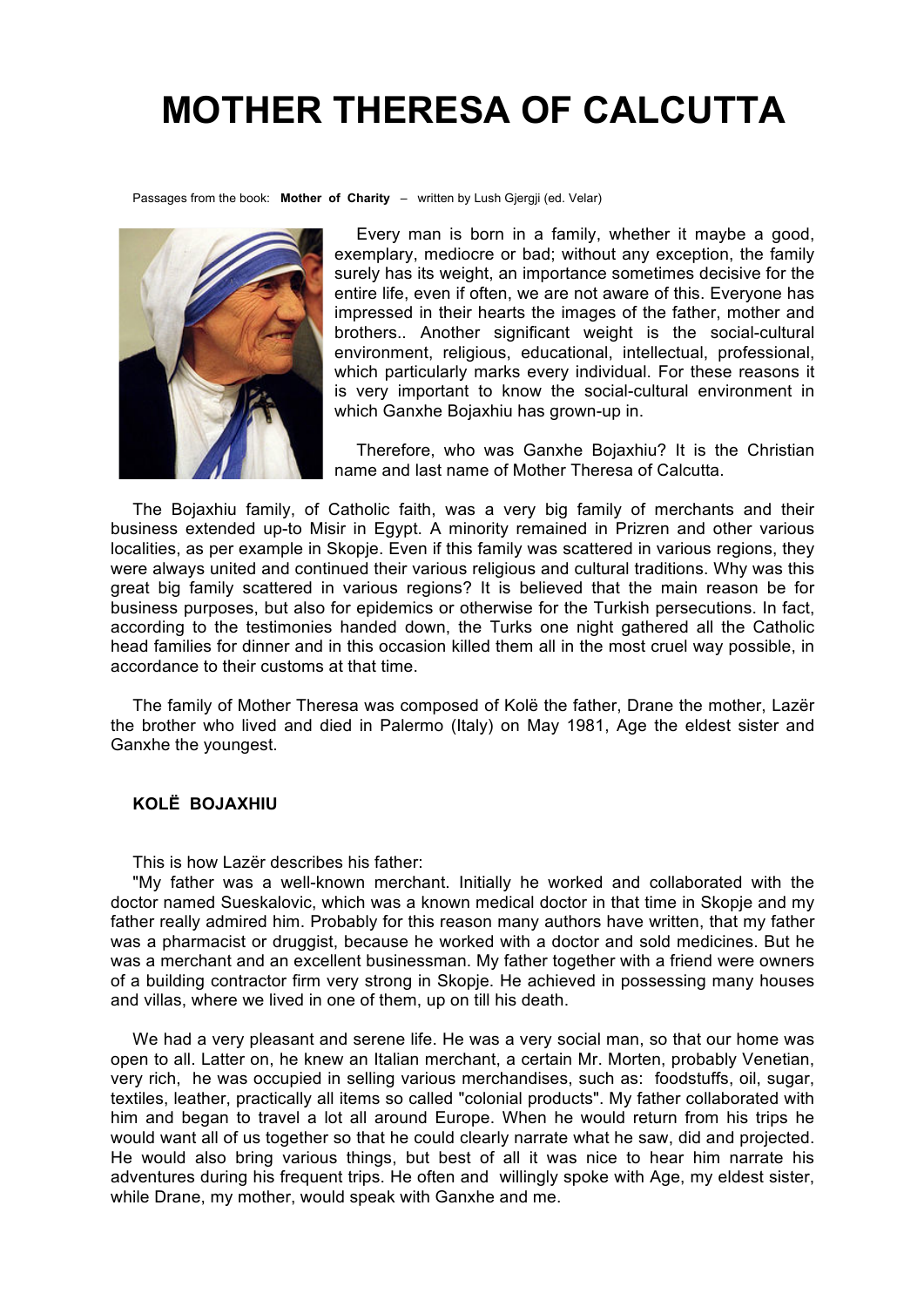My father was a severe man and pretended much from us. I recall when he would return home at night and wake me up to ask me if I behaved well during the day, and he would interrogate me on my multiplication table, on other school home works and would repeat "Do not forget who you are children of". I remember with great joy my father's generosity.

He would donate food and money without being observed and not boasting himself for this. Sometimes he would send me to bring money, clothing, food and other needs to the poor people of our city. He would always say "You must all be generous with everyone, because God was, and is generous with us and has given us much, everything, therefore, this must be done to all…" An elderly women in her eighties, called Markoni, would often come to our home, were she drank coffee, eau-de-vie and ate with us at lunch or at dinner.

My father would say, "Receive her well and with love, because she is poor and abandoned, she has nobody!"

Even Mother Theresa remembers her father with great pleasure and with vivid recalls, very significant. Here is a detailed story from Mother Theresa:

"*My father Kolë would often tell me: "My daughter, do not take or accept a mouthful if it will not be divided among others!". Or: "Egoism is a spiritual disease which renders you slave and does not permit you to live and serve others"".*

The Bojaxhiu home was not only materially rich, but was moreover spiritually rich, open to all and especially to poor and needy people. Many citizens of Skopje had experimented the generosity of this home, as it is said even today in certain zones in Albania: *"you are generous as the Bojaxhiu family".*

This family warmth has found fertile grounds in the heart of the young Ganxhe Bojaxhiu. She conserved and custody in her heart all see saw and heard in her home. These experiences blossomed in her life and good deeds of Mother Theresa.

Lazër again narrates:

*"My father often would give me money, food or clothing and would say: "Go to that family. Make sure you're not observed. If you find the door or window open, leave our aids and flee away". I did this often so did Age and Ganxhe. My father wanted to help everyone, but he didn't want to be observed in doing this; it was very clear to him the evangelic passage: "When you make charity, your left side must not know what your right side is doing, so that your charity remains a secret; and your father, that sees the secret, will one day reward you" (Mt 6,3)".*

For all these circumstances and for many others, the family of Kolë Bojaxhiu was known and esteemed by everyone. Particularly Kolë was a prestigious man in the city of Skopje. He had many good projects, many progressive ideas: he helped and sustained the church school, the teaching, and the culture. In that period, no one sent their children to school, especially the girls, under the negative Islamic conception, that considered women inferior to men. Well then, Kolë Bojaxhiu even for this matter had clear christian, progressive ideas and he didn't want to be influenced by the traditional environment, so not only did he make Lazër study, but also Age and Ganxhe in such a way to give his example to others.

He was also active in politics and he fought for the right causes of the liberation from the Turks. He was the town-councillor of Skopje and exactly the politics costs his life. One day he went to Belgrad for a very important meeting with other councillors. With him there was also Toma Baldini, secretary of the Italian Consulate of Skopje. He was poisoned. When he returned home he was feeling very badly. His last words to his wife Drane, were: *"Do not*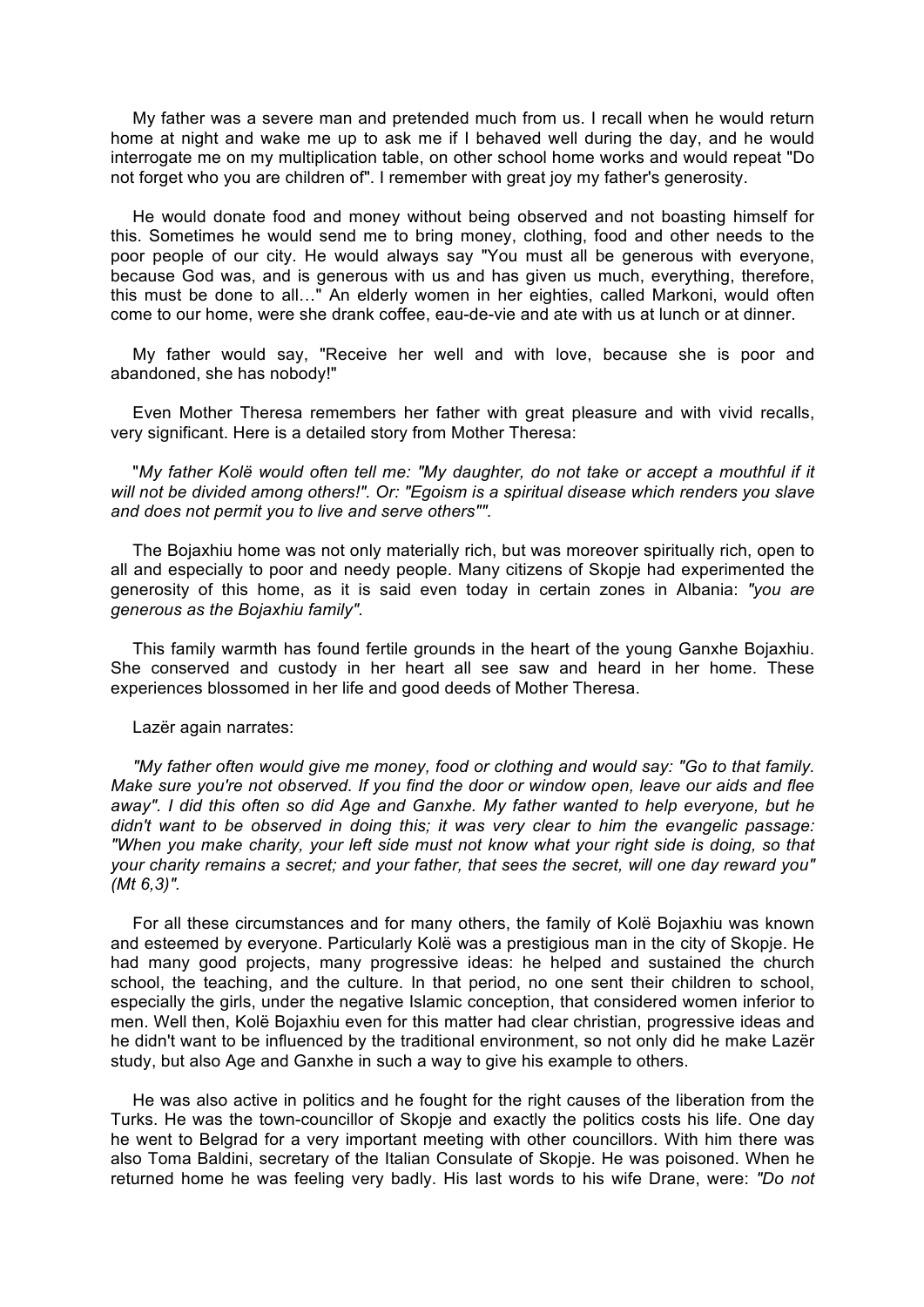*worry, everything will go well. Everything is in God's hands…. Drane, I pray you to look over the children…From today they are yours… and of God".*

Around 8:30 in the evening he was brought to the hospital. In the morning he was operated, but without success. He died of haemorrhage the next day, as witnessed by Sueskalovic, but no one would have ever dared to say so. It was autumn 1918 and everyone talked and cried, because they felt they had lost the *"father of the poor"*.

With the death of Kolë, the business relationship interrupted with Mr. Morten and the activity little by little went subsiding until its full stop, forcing the Bojaxhiu family at a slow and progressive economic decline. With the catastrophic earthquake in 1964 all traces of the Bojaxhiu has been cancelled. Their home was strongly damaged and today in its place there is a big supermarket built by the Japanese. Even the cemetery was severely damaged and the mortal remains of Kolë and of other deceased people were collected and put in a common grave. A great man, generous, patriot, constructor, but above all the great father of the great Mother Theresa of Calcutta, does not have a tomb, an engraving nor a monument of recognition.

#### **Drane Bojaxhiu**

Drane was the mother of Ganxhe, born in Novorile, close to Gjakova (Kossovo) in a noble and rich family.

At the age of about 20, she married Kolë Bojaxhiu, in the most traditional way: by knowledge of the families and not for love. It was a happy, harmonious matrimony, which created a very exemplary family in all senses.

Lazër confided this particular:

*"I have never seen my parents quarrel. They were always disposed to talk, discuss and stay close to us. Mother Drane devoted her life to her children. She was occupied with the housewifery, while father Kolë had many work engagements, many responsibilities, but at the same time had trust towards mother Drane and children.*

Even Mother Theresa had said:

*"I will never forget my mother. Usually, she was very occupied during the day, but when the evening closed on, she had the habit to hurry-up the housework, in order to be ready to welcome my father home. At that time we didn't understand and were seldom laughing and joking about this. Today I cannot do without, as to recall how she was so delicate with my father: whatever would have happened, she was always ready to receive him with a smile on her lips…"*

Suddenly after the death of her husband, Kolë, a lot of things had changed. She then had to work, educate and bring forth along the weight of the family. As a good christian, she didn't find any other way as to abandon herself totally in God's hands; trying to be close to her children and make them grow strong and serene even if, in very difficult conditions. She had to work day and night; she would sew bride and other traditional dresses.

## Lazër recalls her like this:

*"My mother was a strong woman, truly indestructible, and at the same time was gentle, generous and piteous towards the poor. She was very religious. I think that Ganxhe resembles our mother; in her I always found characteristics that were common to both. My mother knew how to keep the house in order and she would educate us, with few words but*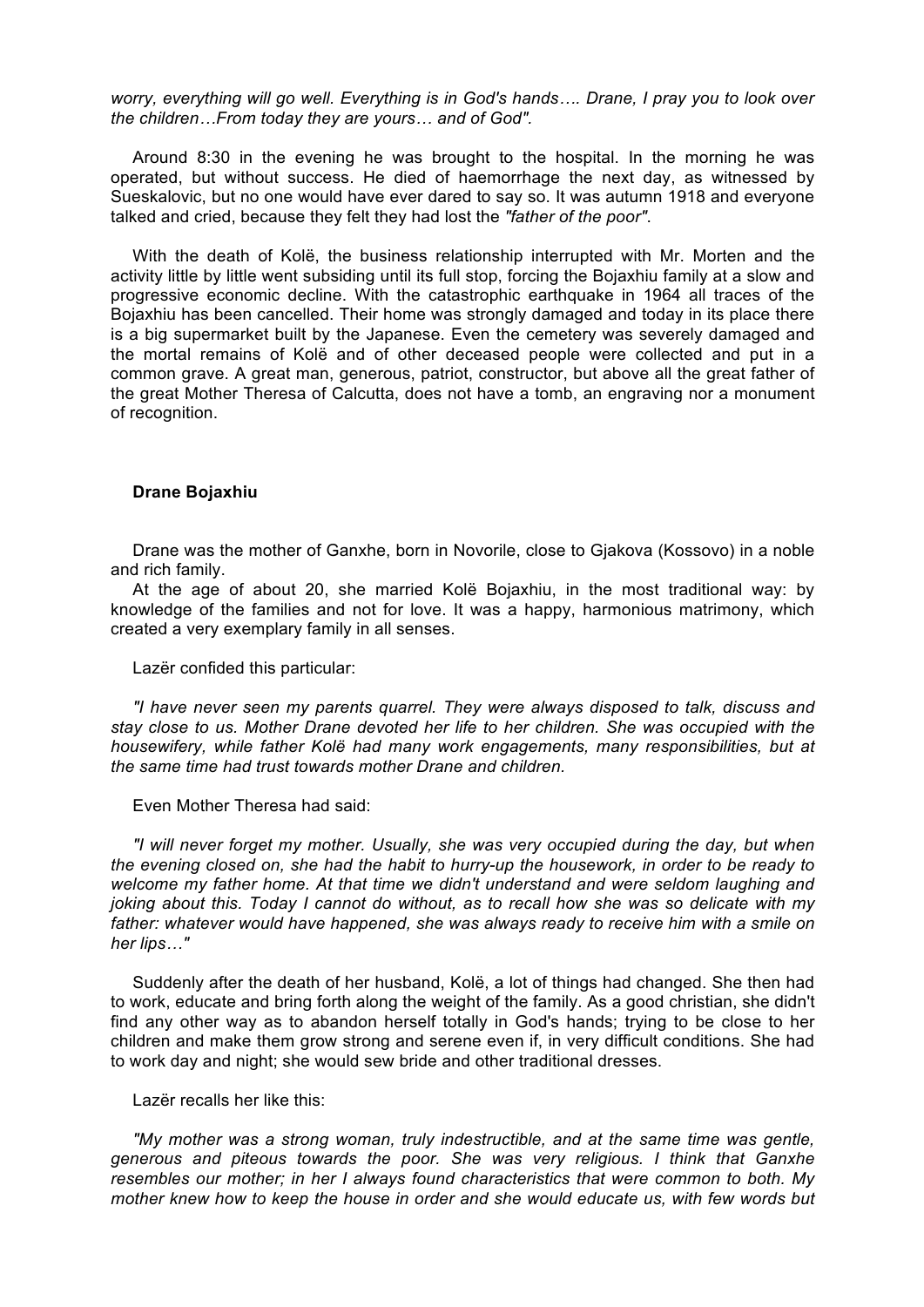*with a lot of action and examples. She never permitted that we be lacking for something. I remember here faith. Every night we'd pray together. During the month of May we would go to the church for rosary and blessing".*

Lazër recalls again:

*"Every year our mother would bring us to Letnica. Ganxhe and Age would leave a month before or even more. Ganxhe was ailing, she suffered from whooping cough and malaria. In Letnica, she completely recovered. Our mother had great care for us. She would always say: "I will give you everything, ask, pretend, but I will also pretend that all of you be good and example for others".*

Even if they were not as rich as before the death of Kolë, the traditional care for the poor, orphans and needy continued in the Bojaxhiu family. Here is the direct testimony of Mother Theresa:

*"Many poor of Skopje and nearby localities knew our door. No one ever left our house with empty hands. Everyday we had someone at our table for lunch. The first times, I would ask my mother: Who are these? She would reply: Some are our relatives, others are common people. Growing-up I know that they were poor people without anything and that my mother nourished".*

Lazër, instead narrated to me some touching and piteous particulars:

*"Lor Gèzuri had abandoned her old mother and our mother would go to her at least once a week to bring her food and to reset the house and sometimes Ganxhe would accompany her. I have still in front of my eyes a certain File, an alcoholic, a really sick woman. She was*  full of sores. My mother would was her and medicate her twice a day. She would nourish her *as if she were a little girl.*

#### *another example:*

*There was a widow of very bad health with 6 children. This widow worked night and day. Our mother also took care of her. When see didn't have time to go personally, she would send Ganxhe. When this woman died, her children grew-up with us, like as if they were our sisters and brothers.".*

Drane had a very strong faith: she was like this because she believed what she gave and made to God, is what she did to her fellow men. She also wanted that her children be educated in the same faith, and therefore, sometimes, she would bring them with herself while assisting various ill, poor, abandoned and suffering people, thus in this way, her children would personally know what human suffering was all about and what they could do to help in someway.

After having visited and helped someone, or in the evening, when she would tell us of her day, and above all we stayed together and prayed; she often would repeat this as a main fundamental of life and work:

*"When you do good deeds, do them, as if you would to throw a stone in the ocean depth".*

Mother Theresa talked with a lot of fear and with pride of the first time she told to her mother of becoming a nun:

*"When I first manifested the desire to donate my chastity to God, my mother opposed, but at the end she said: Alright my girl, go, but be careful to be only of God and of Christ". Not only God, but she would also have condemned me if I didn't worthily follow my calling. One day she asked me: "My girl, did you live only for God?.*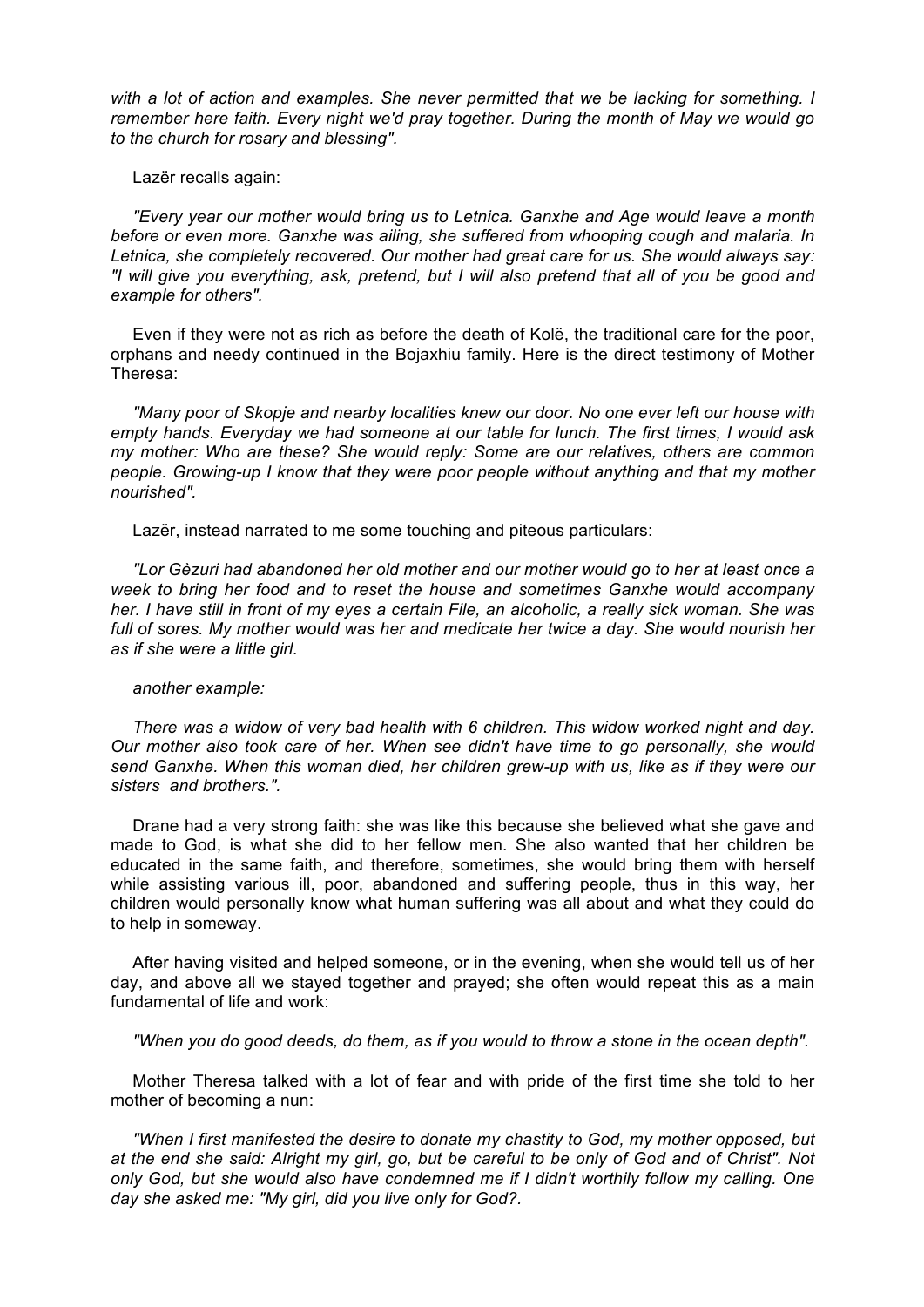*At the beginning, my mother was on the contrary of my calling to be a missionary, even if she was a saint woman. She didn't want to lose me. All of us at home prayed together. One day she said to mse: I will give you the permission to go in the convent; and what did she do? She closed herself in a room for an entire day and didn't want to see anybody. When I left my home for the missions, she said to me: Put your hand in Christ's hand and look ahead. Look directly at him. Do not even look back. Always ahead".*

## **GANXHE BOJAXHIU**



In the Albanian concept, under the Turkish-Islamic influence, the male lies a stop over the female. The woman in the family is only considered as a bag to bring forth a child that God will one day give her. A marriage with only female off-springs is to be considered an unhappy marriage, or worse, a disgrace. Moreover, according to the Koran, the father has the absolute power over his female offspring, even in the matter of matrimony. After his full power over his female offspring, with the marriage, she passes under the power of her husband, where as he pleases may punish or expel her as he wishes, etc., etc.

When Ganxhe Bojaxhiu was born, even with the Turkish dominion and influence, her family accepted her with great love and gratitude, as if

she were a gift from God. When she was baptised all the family gathered together around Ganxhe. Most of the people present were poor people coming to celebrate her and to thank the family for all the good deeds received.

Ganxhe was a girl of delicate health and her mother was very preoccupied for this. When she turned seven years old, she was sent to the catholic school near the Sacred Heart Church. In the parish church, she received her first communion and confirmation. She was very intelligent, obedient and was the joy of the entire family.

Her brother Lazër recalls her in this way:

*"She was a normal girl, maybe a little secluded and introverted. She had many friends. She always was with them and they were very delighted to stay with her. Right from elementary school we noticed her talent for studying. She was the first of her class, always ready to help others. I remember she has an intimate friend, the daughter of doctor Miljkovic. She was very inclined to poetry, which she wrote and read to her friends. She was very open with them, while with men, she was very shy. However, she was very social and didn't care of what religion, language or nationality a person would be. I have never heard her say no to her parents. Our mother would often say: "Do as Ganxhe does, it doesn't matter if she is much younger than you". She* 

*always wanted order and discipline from us. Every evening at turns, we had to clean the shoes; Age, myself and Ganxhe. Sometimes I prayed Ganxhe to do it for me, and she would reply, ok brother, I'll do that for you!". She never would spy on me – whenever i did something I shouldn't have. For what I know, I believe that our mother felt that Ganxhe had a religious calling. I remember her saying that she couldn't enjoy Ganxhe long enough for two reasons: her delicate health or her donation to God. For this she much loved Ganxhe and when God called, she offered her willingly".*

As a young girl Ganxhe, beyond her studies, was very occupied in the parish community; she sang in the choir, she recited in the city theatre and in various parish shows, she would: dance, write poetry, play the mandolin, etc.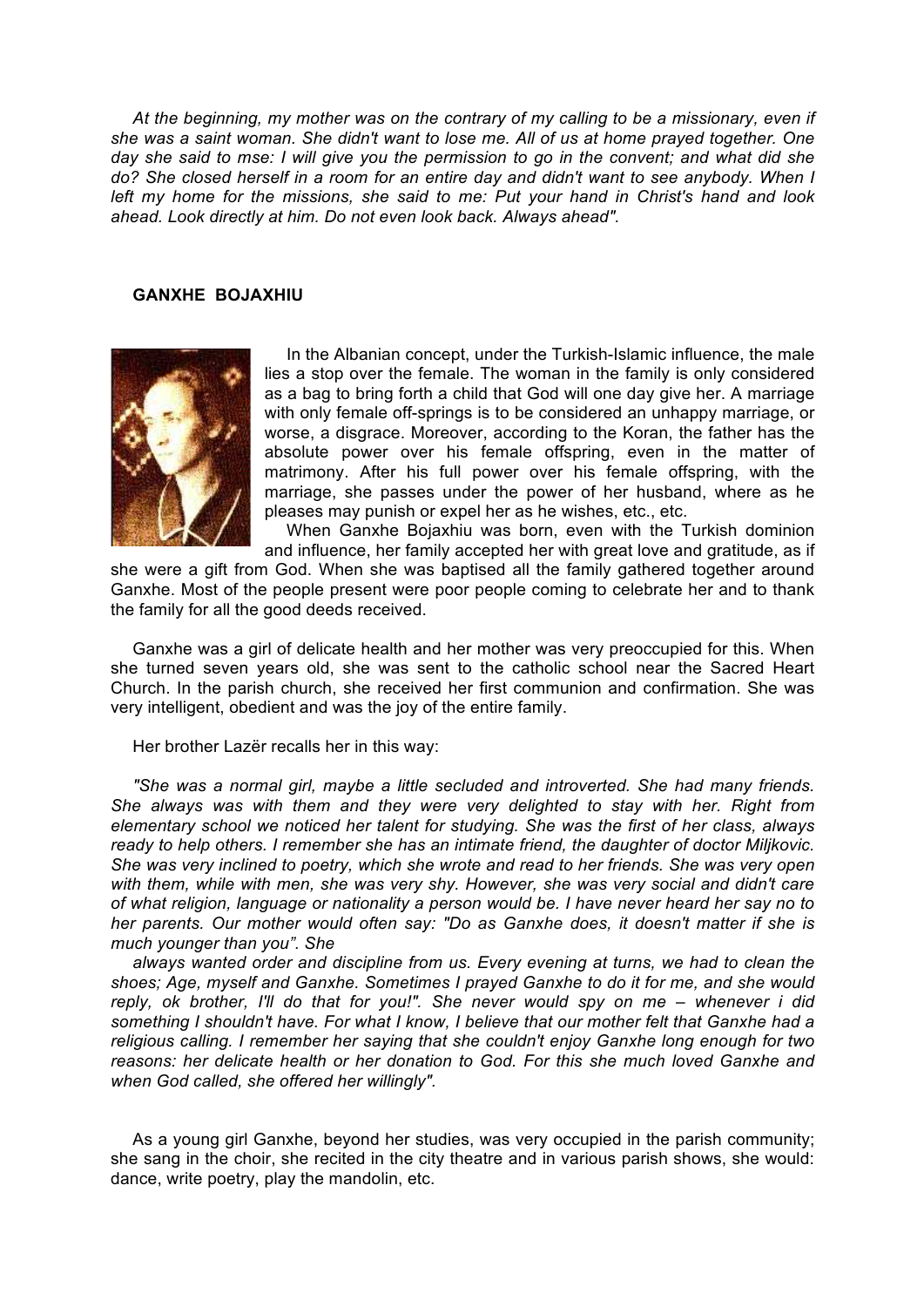The parish, for her, and for the whole family, was considered their second family.

She helped the priest in the catechism. Above all she would show her disposal when translating in Albanian from Serbo-Croatian, in fact, the children, didn't know this language. Together with her sister Age would sing in the church choir.

Here is a direct testimony of her brother, Lazër:

*"It was Sunday. Ganxhe and Age prepared themselves to go to mass. They invited me to sing with them in the choir. That day both of them had to sing alone: Age as the second voice and Ganxhe as soprano. In that occasion I heard them for the first sing together in a duetto. They san wonderfully as all the congregation proclaimed the two church nightingales wth love and sympathy".*

Here is a testimony form the musician Lorenc Antoni:

*"Ganxhe sang beautifully and together with her sister Age sang my first composition, written by me during high school. Its title was "On the hill beside the lake". It was performed in March 1928, at the show for the poor. Ganxhe was very punctual for the rehearsals, she would always anticipate her arrival and would always be happy. She would participate at the shows organised by the catholic youth group; sometimes she would recite, sing, and play. I was the person who taught Ganxhe how to play the mandolin; she learned very fast and well. She was a person whom everybody would like to stay with. She was born an organiser. Ganxhe had grown up in the church courtyard which was only two passes away from her home. Ganxhe and her mother were always engaged in various church activities and Lazër made them notice that they were more in the church then at home.*

Here is another testimony from Lazër:

*"When I left home, Ganxhe was more that 13 years old. She was very fond of the missionary work and when they came from far away places, she would encounter and listen to them with great pleasure. One day one of those missionaries said: Every man has his road which he must follow. These words deeply touched the young heart of my sister. The Jesuit which substituted the Albanian priest opened the geographical map where all the positions of the missions where countersigned. I remember, that this fact really affected my sister, because she came home and told me everything and said: "My brother, if you should only know when and how our missionaries work…, what life they lead and how they need our assistance." Everyone was bewildered and astonished that she knew the exact location of the activities, and all the particularities of each missionary."*

Lazër affirmed that Ganxhe herself made this confidence to him:

*"I was still young, around 13 years old and when together with my family for the first time*  had the desire to be completely of God. I thought of this praying for 6 years! There were *times in which I thought I had no vocation. At the end I convinced myself to be called by God."*

In 1927, in a whirling of preoccupations and doubts about here vocation, she decided to retreat for reflections for about 2 months in the sanctuary of our Lady of Letnica. She did the same for the next year: the result was a much more radical and everlasting convincement that her destiny was to become a "missionary sister".

The decision was now definite. The written application made to the "Loreto sisters" of Dublin, had a positive response, therefore, everything was ready for her departure.

Mr. Lorenc Antoni on the day of her departure, vividly described and reported on his diary as follows: "….A lot of people came to accompany her: children, youngsters, almost all the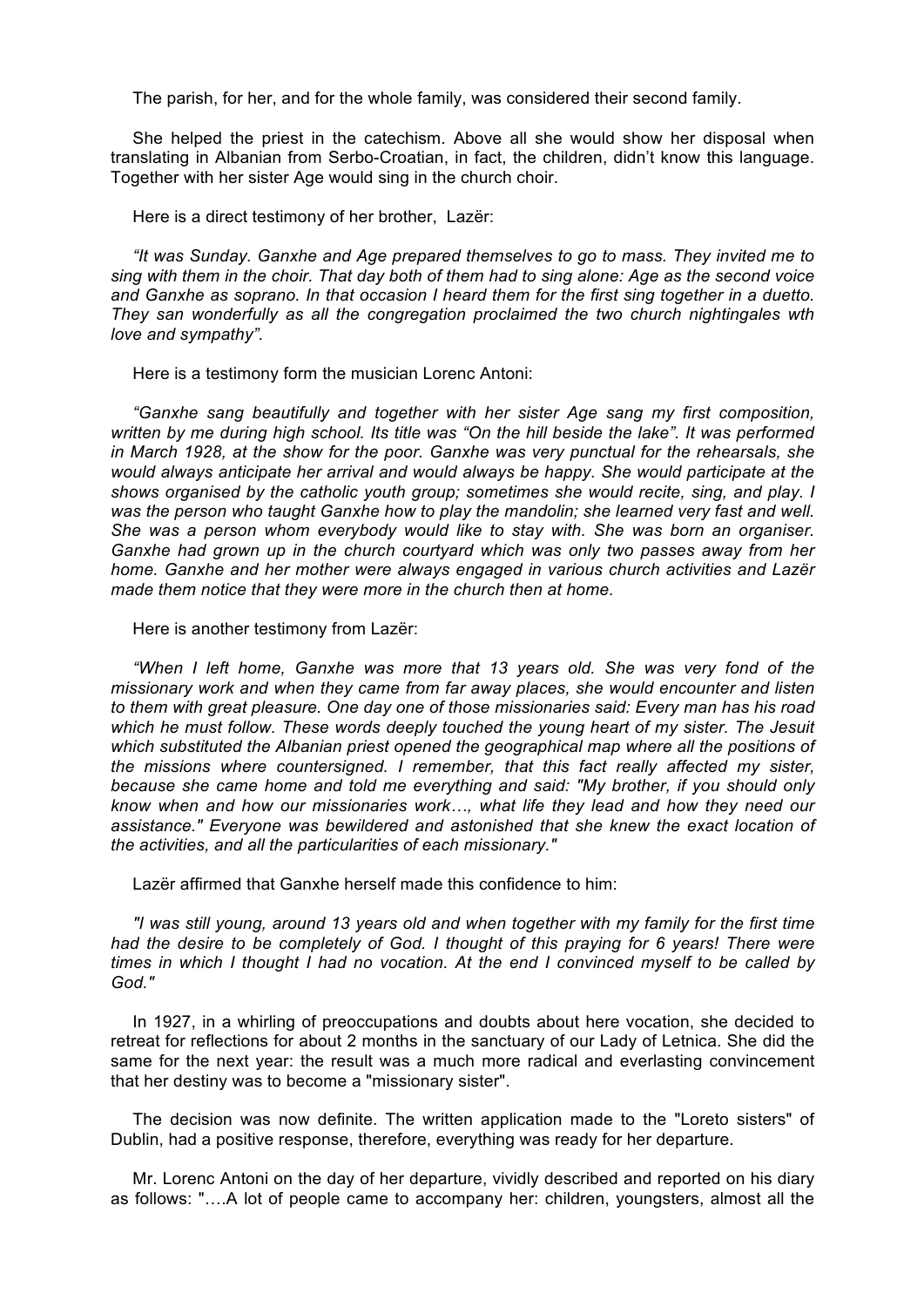parish, but even all her school friends were present. All the eyes where reverted to her, full of inquiring and inexpressive questions: What shall be of his girl who is going to India, in a foreign lad and so far away?

I got up very early. I first went to church and then to the train station. I bought three tickets for Zagabria for Drane, Age and Ganxhe. Everyone was crying at the station, also Ganxhe, even if she said before that she wouldn't. I too was about to cry. Thinking that I was about to lose a relative and a good friend. In the moment of our leave-talking, she strongly grasped my hand. I coldly replied to her, in order to help her overcome this moment. The train departed. Everyone of us from the sidewalk were saying farewell by waving handkerchiefs. She never finished to wave good-bye till we couldn't see her anymore. The sun illuminated her with its rays; she looked like the moon, that slowly vanished in the daylight. The foreseen trip itineraries were: Skopje – Zagabria, Zagabria – Dublin, Dublin – Calcutta. In Dublin there was the mother superior and other sisters of "Loreto" order, even they were destined to Calcutta. They stopped here for 3 months, to learn English and to get better acquainted with the monastery's religious life. As tradition wants, here is were she received her name of: Maria Theresa of little Jesus. Finally on December 1<sup>st</sup> 1928, mother Theresa and her sisters left on the vessel for Calcutta. It was a long and difficult journey which concluded on January 6 1929, therefore, they were obliged to pass Christmas on the vessel."

It was very impressive her first encounter with the Indian reality; from one of her letters we can have these images: "…. A lot of families lived on the streets, along the city walls even in the crowded spaces. They lived day and night outside on a carpet made of palm leaves, or in many cases, on the naked earth. All of them are completely naked. They had very thin bracelets on their arms and legs and sort of ornaments on their noses and ears. On the forehead they had some significant religious signs. Passing by a street, we have encountered a family who were gathered around their dead love one, wrapped in a red tattered lined and had spreaded yellow flowers over the body and his face was multicoloured stripped painted. The whole scenery was horrible. If our people would see such things, they wouldn't certainly moan for their mishaps, but would thank God for such abundance."

Nothing or absolutely nothing would escape her eyes and sensible heart. Now the dream has become a reality, a much more cruel and poor reality then what she could have imagined. Already in her description of the first encounter with this reality in Calcutta, there is the bud of a great sister Theresa, of a big heart that observes everything, suffers, prays and thinks: "What can and what must I do in this land of great poverty, pain and suffering?"

Nothing for the moment. After a few days of rest she had to abandon Calcutta and try to forget the various dramatic episodes and in silence and prayer, had to prepare herself for her religious vocation. It was the time of the postulate, which served to verify if the young girls were really suitable and capable of embracing the religious life in the convent, in the community and their totally dedication to God and the church by receiving the religious vows. In this way she got acquainted with the specific activities of the "Sisters of Loreto" congregation, which were dedicated to medicine and school.

The young Maria Theresa started her novitiate at Darjeeling, on May 23 1929. In this occasion she wrote a letter at home saying that she was well and happy.

During the period of her novitiate, she totally and joyfully dedicated her spiritual and internal life, thus, preparing herself well for her future missions. She had much time for prayers, meditation and read a lot about the lives of saints and above all the Bible.

In her second year of novitiate, she also had the possibility together with other sisters to assist and help the sick and poor, thus, practising charity and service towards others.

The teacher and her sisters were very much happy about sister Theresa. This was the valuation of the novitiate: Theresa was very engaged in her spiritual life, in the community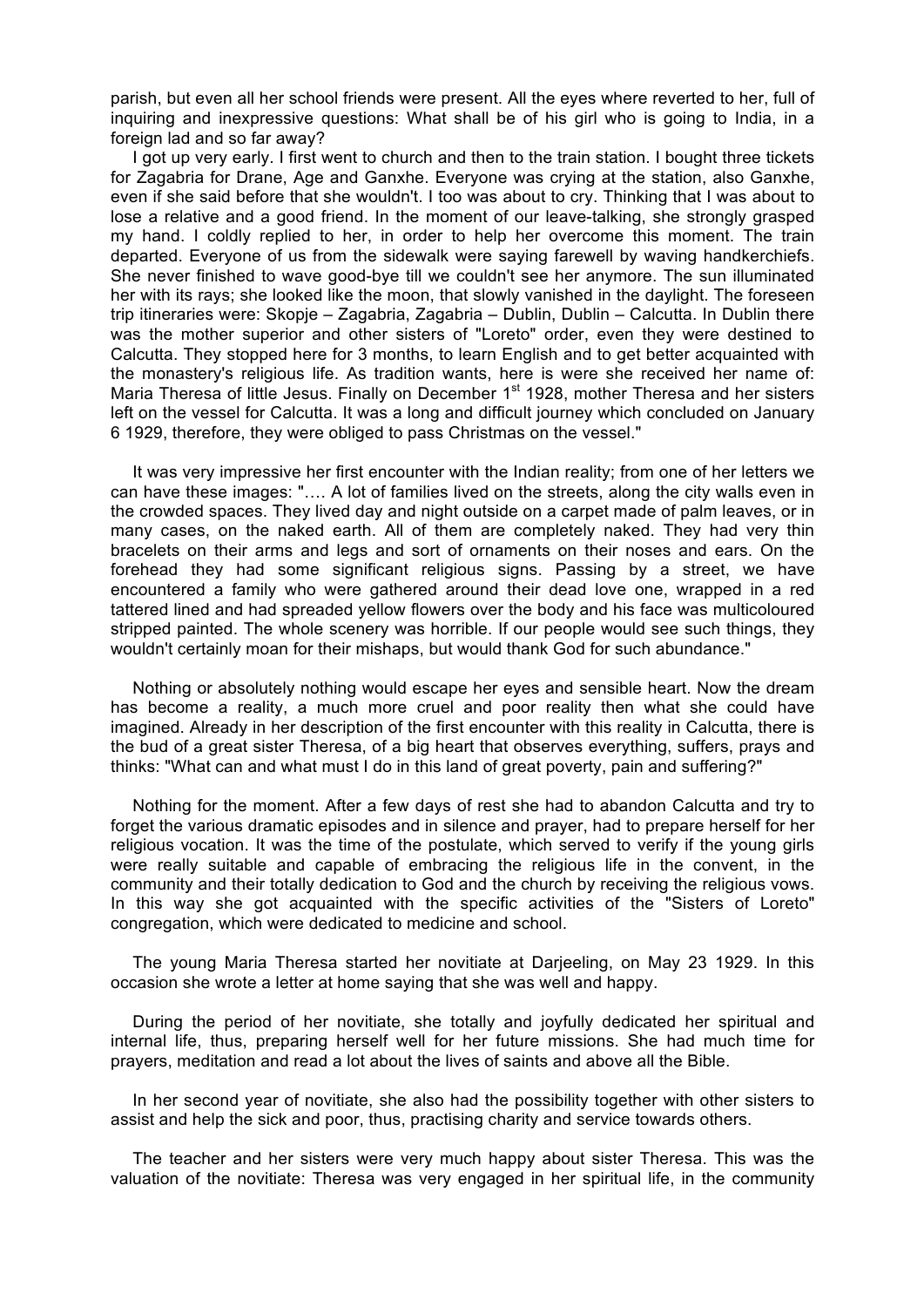life, always ready to help others; very punctual, joyful and happy. She was, therefore, admitted to her first vows, the temporary ones.

The life of the novitiate is the preparation for the religious mission, for the missonary life and activities. The enthusiasm, love and a great will to do a lot of things, to change the world, which is a classical characteristic of youngsters, must now be verified in life's reality and in daily work.

During the novitiation one learns about things on a "theoretical" level, inside the community. After the general "testing", the "guide" towards life, the vocation, faith and votive practise: for "sister Theresa" we could say was her "flight" towards the service of her fellowmen. The young sister in her period of novitiate had accumulated in her heart and spirit a lot of desires, prospects, good projects of sacrificing and donating herself.

The first work she had after the novitiate was that of a nurse: assist and help the suffering. That kind of work was very heartfelt, because she already had a certain experience back home, in Skopje, where, together with her mother Drane would assist the sick and aged people. In other words this was her realisation.

After a certain period there was a new temptation: the mother superior had differently decided; her work at the hospital must be interrupted; the exact reason is never known, if it to be health or other unknown circumstantial reasons.

Even if sister Theresa was displeased for this, she would obey because this was part of her vows. By means of her superiors God's will has been indicated; sister Theresa is convinced and therefore obeys. That certain "yes" promised to God is once more verified and confirmed.

She left the hospital and re-entered the convent in Calcutta; she thought and prayed always for the sick that more than the necessary cures, they needed love, patience, service and human dignity. Sister Theresa would sometimes ask herself what was the reason for her movement. Rationally she never gave herself an answer, but her faith made her understand that this was "God's will".

She was directed to teaching and she, who really loved to study, accepted this mission with pleasure. She was employed in St. Mary's school, which was a well-known and distinctive school in Calcutta for girls of well-of and rich families.

In 1935 sister Theresa talks about another engagement that was given to her by her superiors, and she surely would have said "its the providence": the school of Saint Theresa.

Of this episode she writes:

*"I engaged myself with another work, the school of Saint Theresa which is situated in Calcutta… the same say that this work has been given to me, I went to the school to see what the reality was all about…*

*The school was not too far away from our home, therefore, everyday I go to school with an Indian carriage. In this way I arrive sooner than my sooty little ones….*

*When my little kids saw me for the first time, they looked at each other and they asked themselves if I were a bad spirit or a goddess. They have no half-ways. They adore like a divinity those who are good with them, while they are afraid of those who are ill-disposed like as if they were demons.*

*I* made an effort and got on with it. I moved everything from the class, got some water and *a brush and started to scrub the pavement. They stood awhile looking at me, since they*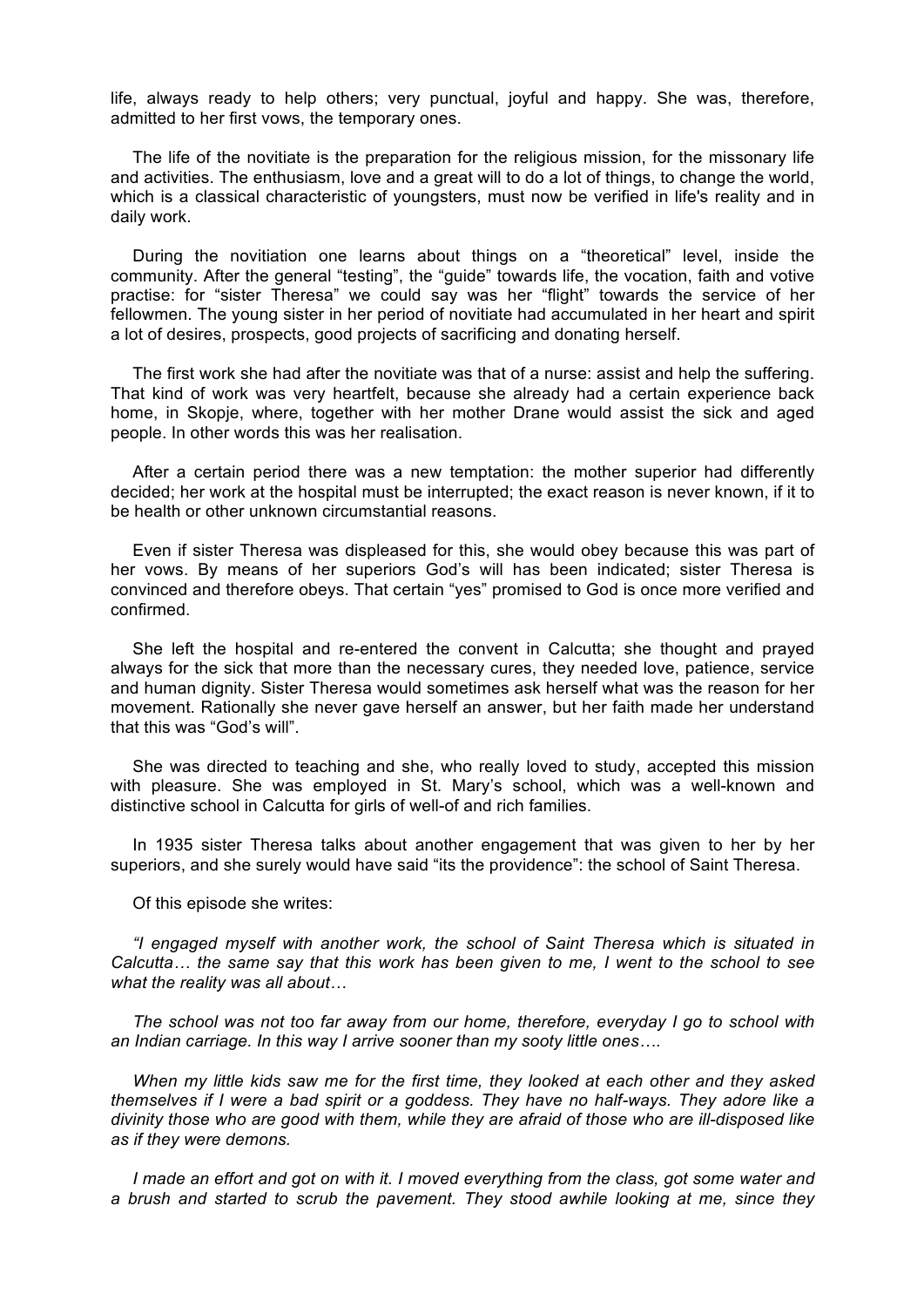*never saw a teacher start the lessons with such a work, because, above all, the cleaning is done by the lower class people. Seeing that I was happy and smiling, the girls started to help me while the boys brought other water. In fact, in two hours, the dirty room was transformed, at least in part in a school class where everything was clean enough. The room was a big hall which formerly served as a chapel and was divided into 5 classes.*

*When I arrived there were 52 children, now there are 300. I teach also in another school, where there are about another 300 children, but this school does not resemble a school, but a stable.*

*I* also teach in another place, a sort of farmyard. When I saw how these children slept and *how they were nourished, my heart tightened-up because it is impossible to find the worst misery! But they were happy. Bless the childhood!*

*When we got acquainted with each other, we wouldn't stay in our skins for the joy. They started jumping and singing around me, up on till I placed my hand on each little dirty heads. From that day they called me "MA" which means MOTHER: How little renders happy these simple souls!*

*The mothers had started to bring me their children for the blessing. At first I was astonished for this request, but in the missions we must be ready for everything, even blessings…."*

Another description of her encounters with the people:

*"Every Sunday I visit the poor in the lower Calcutta. I cannot help them because I do not have anything, but I go to them to make them happy. The last time at least 20 children were waiting for their "MA" with great eager. When they saw me, they started running towards me all jumping on one leg.*

*In that "pari", that's how this house is called and 12 families live in them. Every family has one room of 2 meters length and 1 ½ meters width. The doors are so narrow, that I have difficulty in passing through. The ceiling is so low that you can not stand up-right and to think that these poor people live in such hovels and have to pay 4 rupia. The worst thing of this is that if they didn't pay they would be thrown out."*

She was finishing her novitiation and before getting her perpetual vows a certain period of silence and prayers was foreseen. She was withdrawn from the school and from every other activity. All the children were very displeased and didn't want to lose their "MA" Mother.

After receiving her perpetual vows the mother superior called her and told her: you will return to Calcutta to work in St. Mary's school; the high school were she previously worked for the first time.

When she returned to Calcutta the girls gave her a party, first of all because she returned and secondly for her perpetual vows. Sister Theresa gave herself totally for her new function as a professor and director of the school.

In that period she had undergone a long illness where many people thought that she was going to die. But instead, she totally recovered and started her work with great eager as before. While sister Theresa's stay in the school, she never forgot her family and above all her mother Drane. She wrote a letter in Tirana, containing the following message:

*"I an very displeased for not being with you, but be happy my dearest mother, because your little Ganxhe is happy… Our community is very beautiful, I'm a teacher and I love the work I do. I'm also a director of the entire school and they all like me…"*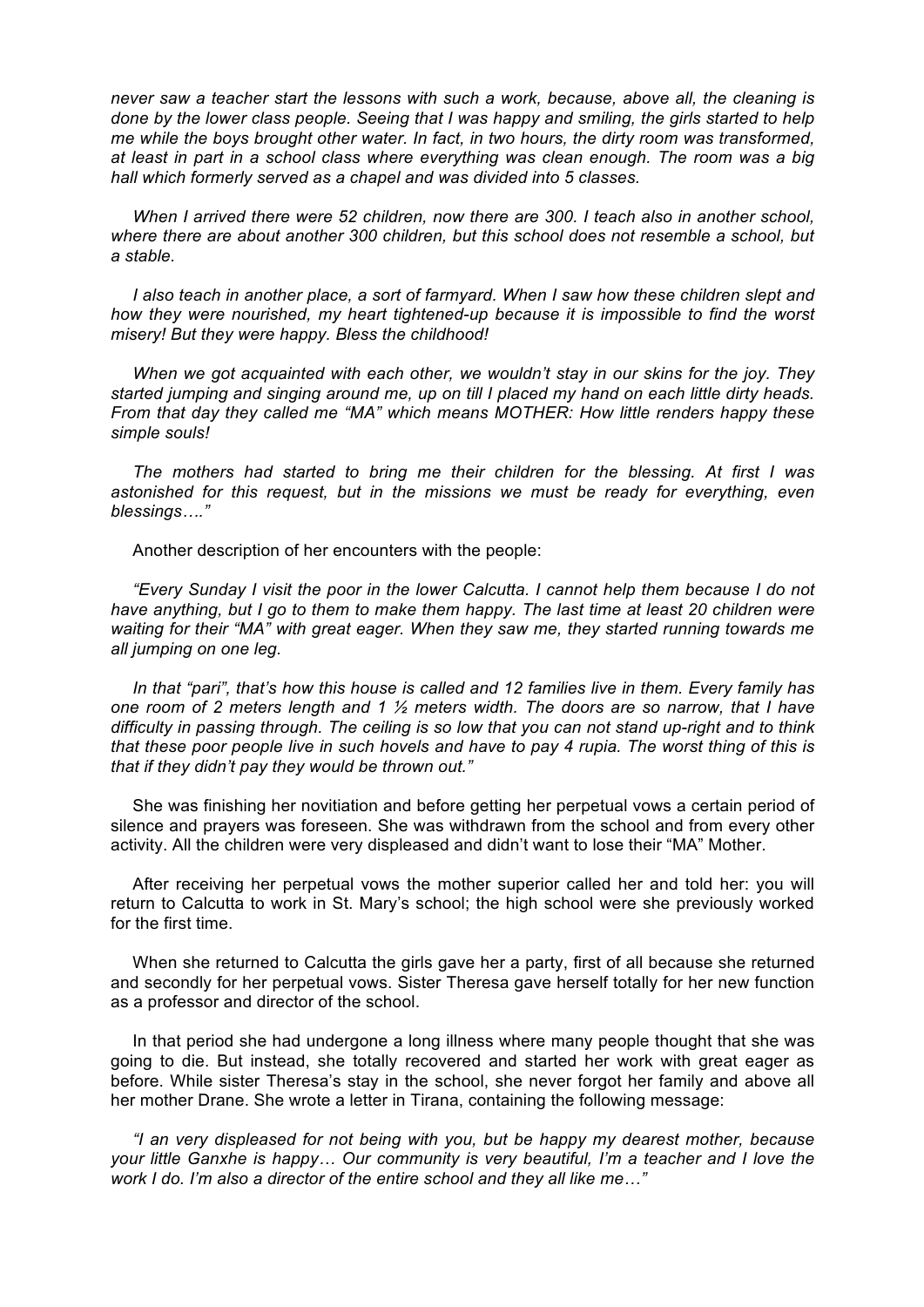Her mother replied:

*"My dear daughter, do not forget that you went there for the poor. Do you remember our Filja? She is full of sores, but what torments her the most is that she feels all alone. We are doing our best to help her. In fact, the worst thing are not the sores she has, but because she has been forgotten by her relatives…"*

On receipt of the letter from her mother Drane, sister Theresa was very happy, but after reading it she stopped smiling… at this point the sisters asked her:

*"Has something happened? No, everything is quite well. My mother, brother and sister send their regards to everyone here in the community".*

Sister Theresa read and re-read the letter. When she had gone in the streets of Calcutta she saw and experienced the "show" of the misery, which made her suffer a lot, but what could she have done more or better…?

Everyone was very proud of her and when there was a conflict inside the school or college, she was the only person capable with lots of wisdom and love to resolve the problem. She was also satisfied, happy because in the religious life she discovered herself, a lot of satisfaction in praying, meditation, in observing the rules of the community life.

After long reflections and prayers, she has no further doubts; God wants something from her but she didn't understand what still. She would say later on, referring to the struggle in searching God's will:

*"I have never doubted of my religious vocation. I felt deep down inside my heart that God was calling me for another vocation, life, work, but I didn't know and understood why and how".*

After about 20 years of missionary activity inside the school, an interior voice becoming more and more clear and demanding, almost an order: "You must go out and serve the poor!".

So this is how the adventure of Mother Theresa begins. She for so many years prayed and tried to do something for these people. But teaching, working with the girls and visiting their families, was considered doing very little by her. She made a spiritual reflection retreat, from which se came out determined to give a radical turning to her life. She said the following to the Loreto sisters:

*"I have decided to abandon the convent in order to freely serve the poor within the poorest".*

After this decision, she made a written request to the General Superior of the "Loreto Sisters" order in Ireland. The mother superior replied as follows:

*"If God is calling you, with all my heart I must give you my permission. But do not forget that you will always be in our hearts…. If this is God's will…. You must know that you can count on our friendship, esteem and love of our congregation. If something should happen and you wish to return, we will accept you again very willingly as our sister".*

The reply was more than positive, maternal, but at the end the Mother Superior added: *"However, for this you must revert to Rome".*

For this matter the Bishop came involved, which at the idea of a sister being intersected from the proper congregation, said: NO!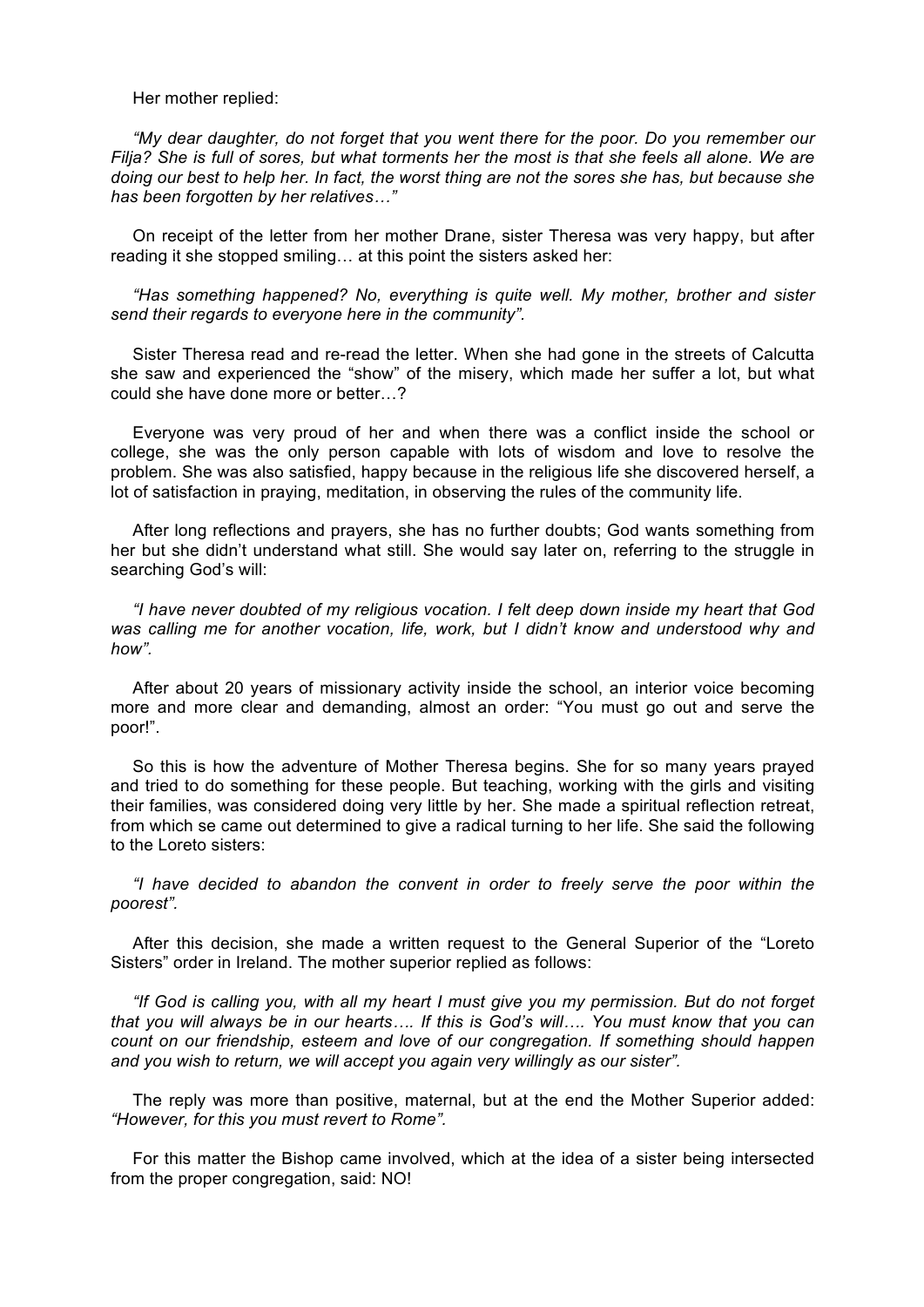There were many difficulties: the political situation after the liberation of India, the danger to comprise a foreign sister, the community, the Catholic church. Even Rome was absolutely contrary for the foundation of new religious orders, particularly those female and missionaries, because there were many.

After some time, consulting herself with her spiritual father, Mother Theresa and others had identified a probable road: "ex-seclusion". She could live and operate outside the convent and community, but still belonging to the congregation under the Bishop's direct personal guide.

It didn't finish there. There is another great difficulty: her illness. For one year she had a forced rest in Asansol for her illness: a general weakness, or maybe for her old illness malarial-cough or a slow beginning of tuberculosis.

"Aimed" of love and poverty, with sari and cross, she was ready to go out and in. There is a need to change everything, from clothing to housing and of course the way to live and act….

In order to help the people one needs to better prepare himself on a professional point of view. For this reason she went to Patna, where there were the American sisters. She was highly welcomed by them for a nurse course.

She was dressed with a simple sari like all the poor women in Bengala with a small cross on her shoulder a distinguishing sign, meaning that one is "armed" with the love of Christ for the poor amongst the poorest.

There she encountered the superior Mother Dengel, a good and prudent sister. She gave Mother Theresa good practical suggestions and recommendations for the life and work that attended her.

Every beginning is difficult. This is how it was again for Mother Theresa. She returned to Calcutta before Christmas of 1948.

What to do, where to start? Bring the love of God to the miserable people, visit them and to cry out to the whole world that God loves every human being, especially the ones who suffer.

So this is how she beings her first steps of her new life: visit the people, give them her smile, a handshake, a suggestion, a medicine; she gave herself entirely… bring God into their lives.

Everyone was a bit astonished and surprised to see her simply dressed in her sari and the girls that see educated for almost 20 years, friends and families, had great difficulty in recognising her.

Her separation from the community was very painful. She herself admitted and said:

*"It was more difficult for me to leave the convent and the community of the "Loreto Sisters" that it was with my family, my native land and to go in the missions… There I was fully happy and content, but couldn't not obey the voice of God to the "call within the call".*

During the day time it was easy to go around visit the people, even though she was a white sister, she was looked with suspect and distrust.

During the night dead and tired she would find herself with so many people that lived, died and were born on the streets. These people do not have any form of shelter. The more abandoned districts were such a "show" of human sufferance, that it was unhuman to see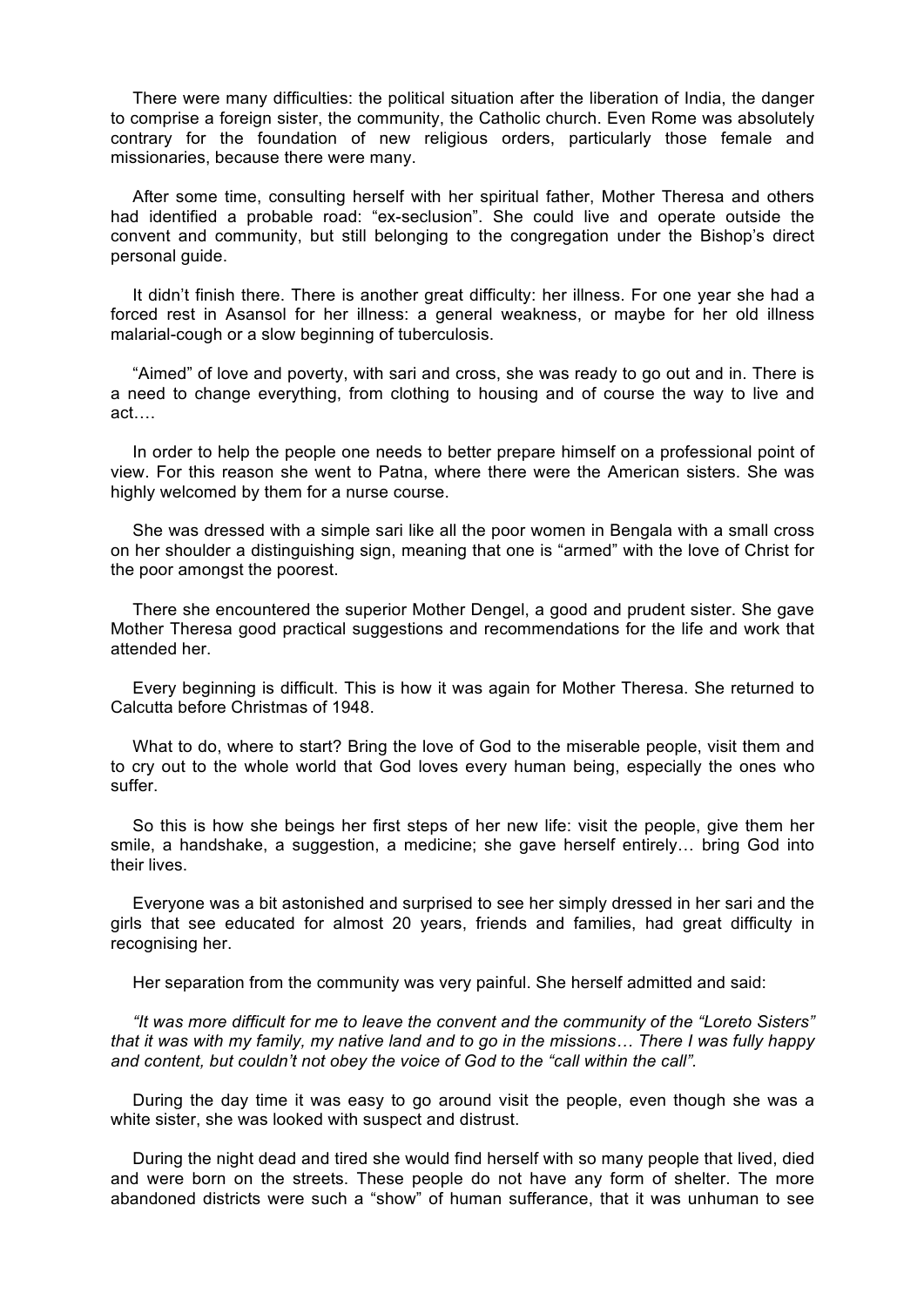people lying on the streets close to death in the hands of such a cruel "destiny" bringing them in the hell of misery.

She saw the other people who would just pass by, go on with their proper life and not even be bothered nor touched inside their hearts to witness such a cruel reality.

Living and seeing the enormous difficulty of these people, and having the minimum possibility to help them (she once had 5 rupia in her pocket and she gave them all to a beggar), she then reverted herself to God and said the following prayer:

*"My God, you are everything for me. Use me when you want… If I cannot help these people in their poverty and disgrace, then let me at least die with them and near them, so that I can testify your love!".*

She then had another temptation that of the "comfort" of the convent, the room, the security of the Order but she decidedly refused praying God in this way:

*"My God, you made me leave the convent where I was happy and useful, now guide me as you wish!".*

She remembered the suggestion given to her by her mother Drane: *"My dear daughter, you must always look ahead…. Don't ever surrender…."*

Free from everybody and everything (she really had nothing), she became part of the poor people, to be their teacher, mother, everything..

She started with the poor children close to a water tank and began to clean them and taught them about personal hygiene and all the rest.

This is how she remembers the first school:

*"I was washing the children that were always very dirty. Many of them were washed for the first time in their lives. I taught them about personal hygiene, good manners, religion and how to read. The soil was my blackboard. All the children were very happy. At the beginning they were only 5 them the number of children started to grow. Those that came to me regularly received a soap as an award for their efforts. At lunch time I'd distribute milk to them. Today in the same place, a modern school is erected with more than 5000 children. There is really God's help in this.*

The people started to become aware that something was happening amongst them. There is an absolute novelty: a white sister who day in and day out is amongst them, helping, loving the children and their families. The best way to conquer the parent's hearts is the love towards their children.

The students that she had educated for 20 years, above all those students from St. Mary's of Entaily, are the first to observe their teacher and to help her to serve the poor. They are deeply touched and are attracted in being like her for a life totally dedicated to God and their fellowmen.

Mother Theresa found hospitality at the Gomes family. She was given a small poor room. but it was just fine and enough because she had experienced what it meant to live-wait and die in the streets of Calcutta.

The girls asked her how and what would you like to do. She would like to do many things, but in one word we can say: bring the love of Christ to the suffering, relieving their suffering sharing it with them. To be, become and remain the mother of love for everyone. It is useless to talk, explain or try to convince these girls of this great project. There is a need to testify,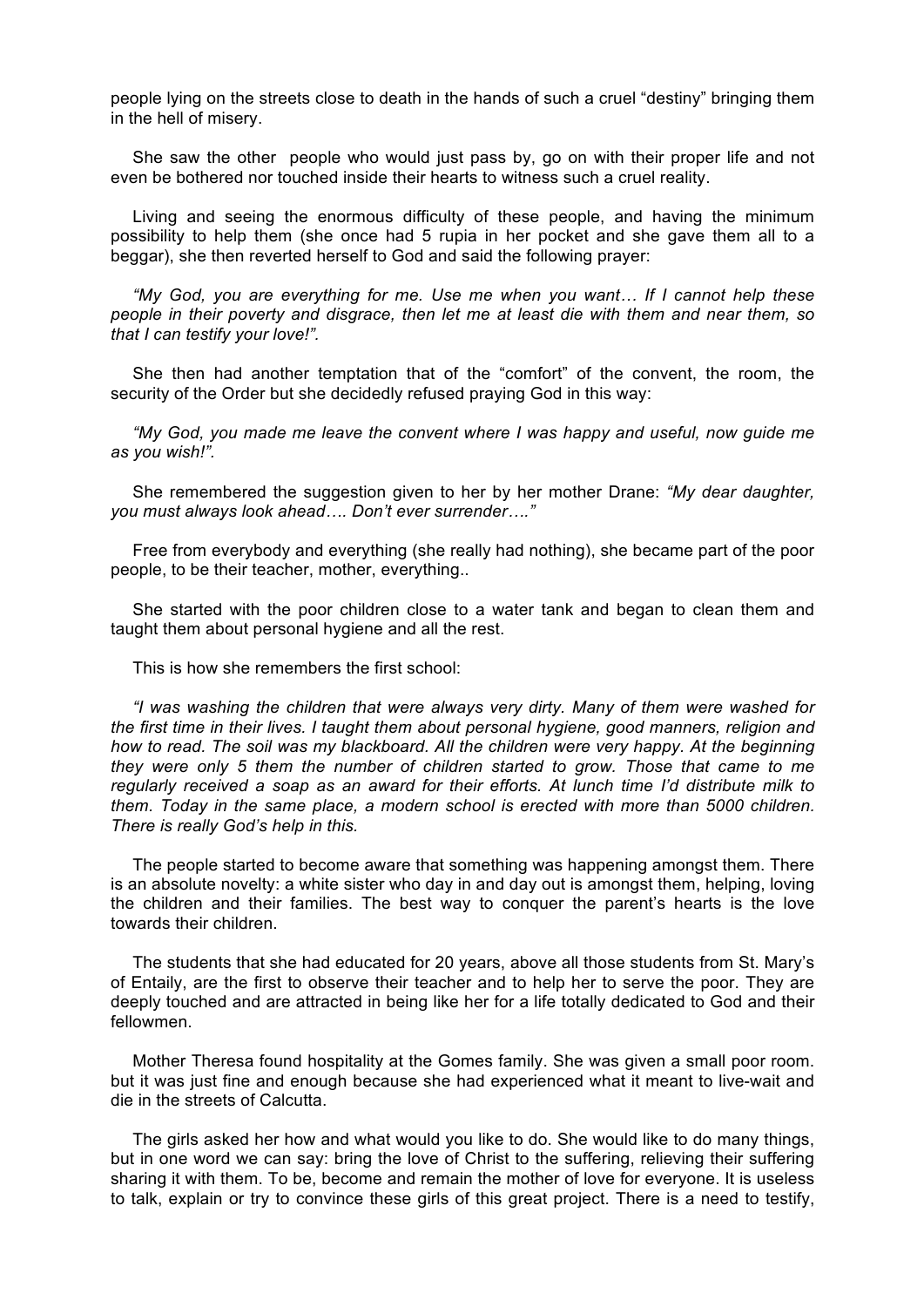demonstrate, touch with heart-love all the poor, the abandoned, the lepers, but also the other people, the rich and healthy, because only all together we can and must do something beautiful for God.

The first great present from heaven is Shabashini Dash a rich and good girl, full of spirit and willingness… Like Mother Theresa she also inner struggled with God for some years and finally had decided: "I will associate myself with Mother Theresa to help her in order to help others!".

It is possible, thought Mother Theresa and she showed her hands, her clothing, her home in order to tell her:

*"My sweet daughter, it is not possible to serve and help the poor in this way!?".*

But Shabashini is convinced. She tells Mother Theresa: *"I will go home take off these clothes and ornaments and then I'll come!".*

Mother Theresa replied:

*"No not now, come later for Saint Joseph's feast".*

The girl replied: *"That will be fine",* and returned home.

Exactly for Saint Joseph's feast, she returned this time dressed with a simple sari and told Mother Theresa:

*"Please do not tell me no, I have definitively come to remain with you!"*

Seeing that this girl was decided and after a certain reflection and prayer, Mother Theresa said to her:

*"Yes my daughter, remain with me and that God help us in his will".*

The reflection and prayer would walk together in the life of Mother Theresa, because only with the prayer. God gave her strength to resist through the end, to totally devote herself and to accept God's ways.

This girl had all the possibilities to become a valid collaborator: she was healthy; she had a very sensible soul towards the poor; she had a spiritual inclination and above all she had a happy spirit and lots, lots of desire to sacrifice herself for her entire life. Respecting Mother Theresa, she took the name of Agnes, which was the second name of Ganxhe Bojaxhiu.

Like Shabashini other girls collaborated with Mother Theresa, with so much will and dedication. Therefore this "work" was not considered "hers" but that of God, because "the sign that God loves and supports us is in the vocations"; said Mother Theresa. The vocations continued to arrive and they wanted at all costs to remain with Mother Theresa and to be like her. Its God's love that calls, brings and attracts the young generous souls and also there was the life examples of Mother Theresa which shortly became a provocation and challenge for many girls.

If a white foreign sister was capable of totally donating herself to serve our people, we must and have to do something for her.

In November 1949, Mother Theresa wrote home as follows:

*"We are now in 5. Please pray a lot so that our community will grow in sanctity and in number, if this is God's will. There is so much to do!…".*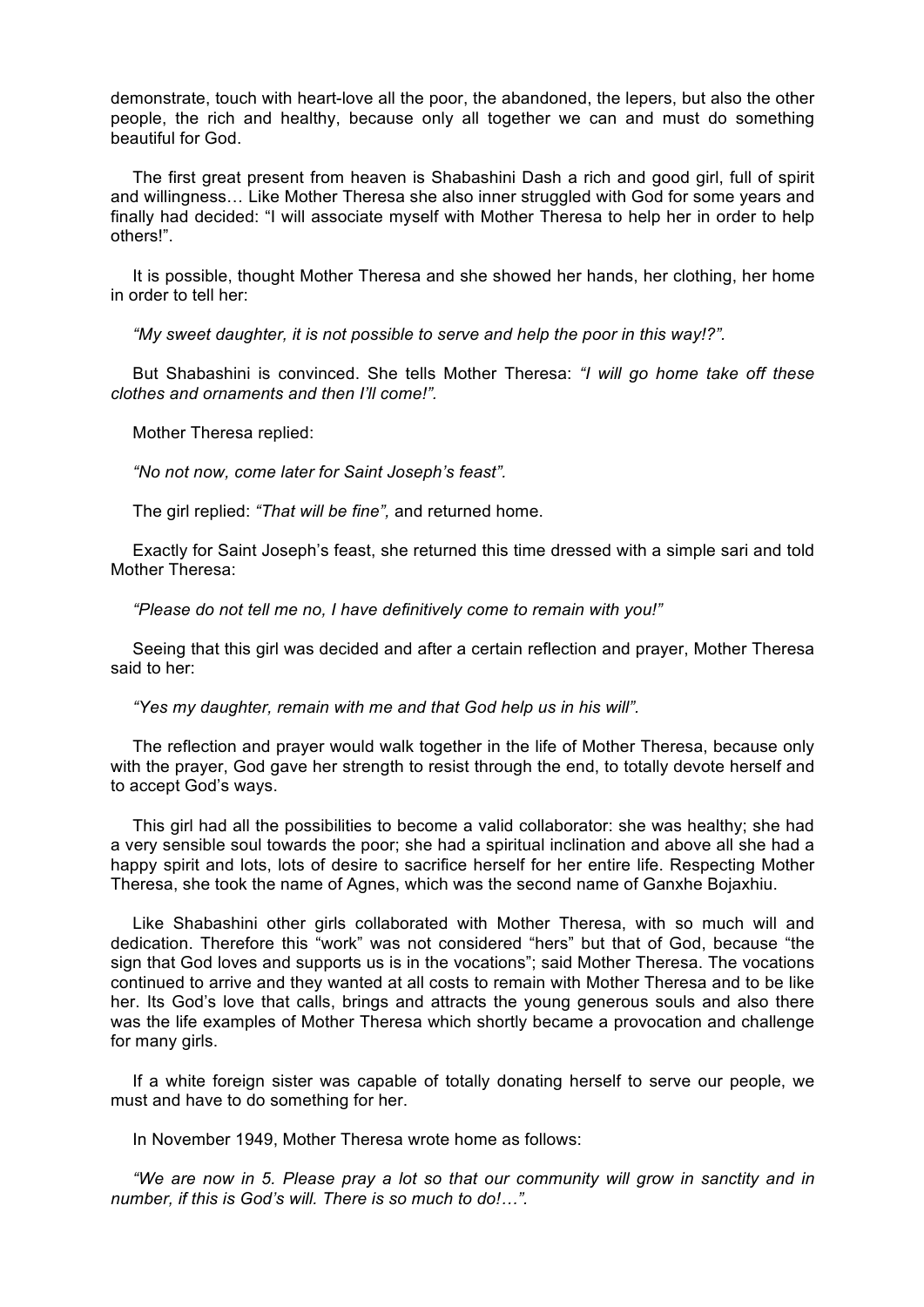The number was growing, so much that in 1950 they were in 7 and toward the end of the year in 10.

With the first vocations the missionary work could increase and the needs were a lot; the school, the poor, the dying, the lepers… But this had to be done slowly, because the vocations were also a great "risk", even that of working with great enthusiasm and creating new structures.

*"The work, the silence, the love in action, yes, but only if it is really fruit of faith and prayer, one must serve God in his fellowmen, otherwise, we simply become social workers like many others and this could be our end," said Mother Theresa.* 

These girls had to be educated for a religious life, for the vows inspiring them to act but not pushed on by their will but that of God.

This was the beginning of the novitiation. Mother Theresa had already in mind all the rules of the future community: they had to adopt themselves to the requests from the church authorities, to the necessities of the people and of the possibilities of the young girls that God had sent her.

The success was evident, that in 1950 with the recommendations of Monsignor Ferdinand Pereira, Rome approved the constitution of the new religious community. The date was October 7, 1950.

Besides the classical religious vows which all religious congregations have, like: obedience, poverty and chastity, Mother Theresa added another vow: to serve for free and with love, all the poor amongst the poor, Why? Mother Theresa replies:

*"The poor are such not because they want to be, but because they are forced in being poor. We instead, want to be poor like them, to testify to them and also to others that God is love. Therefore, poverty is our interior force to serve and love God in the poor".*

The two human experiences that were common to most people of Calcutta and surrounding areas that touched Mother Theresa's heart were: sickness and poverty. She personally alone could not do anything for them. There was the need to create basic structures, to awaken the people, the public opinion, because Christ openly in a particular way was on the poor and sick people's side.

Indeed, he identified himself like them, therefore, we needed to discover, serve and love Christ in the poor. It is the logic of the Gospel. The love that must be enlarged and concreted in the works and only then becomes love in action. Mother Theresa loves to repeat this phrase.

As a Loreto sister, she saw great misery among the people, first through her work as a nurse and then particularly through the school, the children and their families.

The poverty is large, larger: *"that this is a huge weight to carry….Only now I can better understand how they suffer in their body and souls when they search for shelter, help and support….".*

Mother Theresa has arrived to a conclusion that might seem a little strange: to help the poor, we need to be poor, make the experience in being poor, try, live, understand poverty. Consequently react with love, for love. It seems absurd that these sisters help the poor people. But its true! It is a "contradiction" of our time that Mother Theresa is a great teacher and testimony. Mother Theresa ate what they ate, slept where they slept and dressed as they dressed,….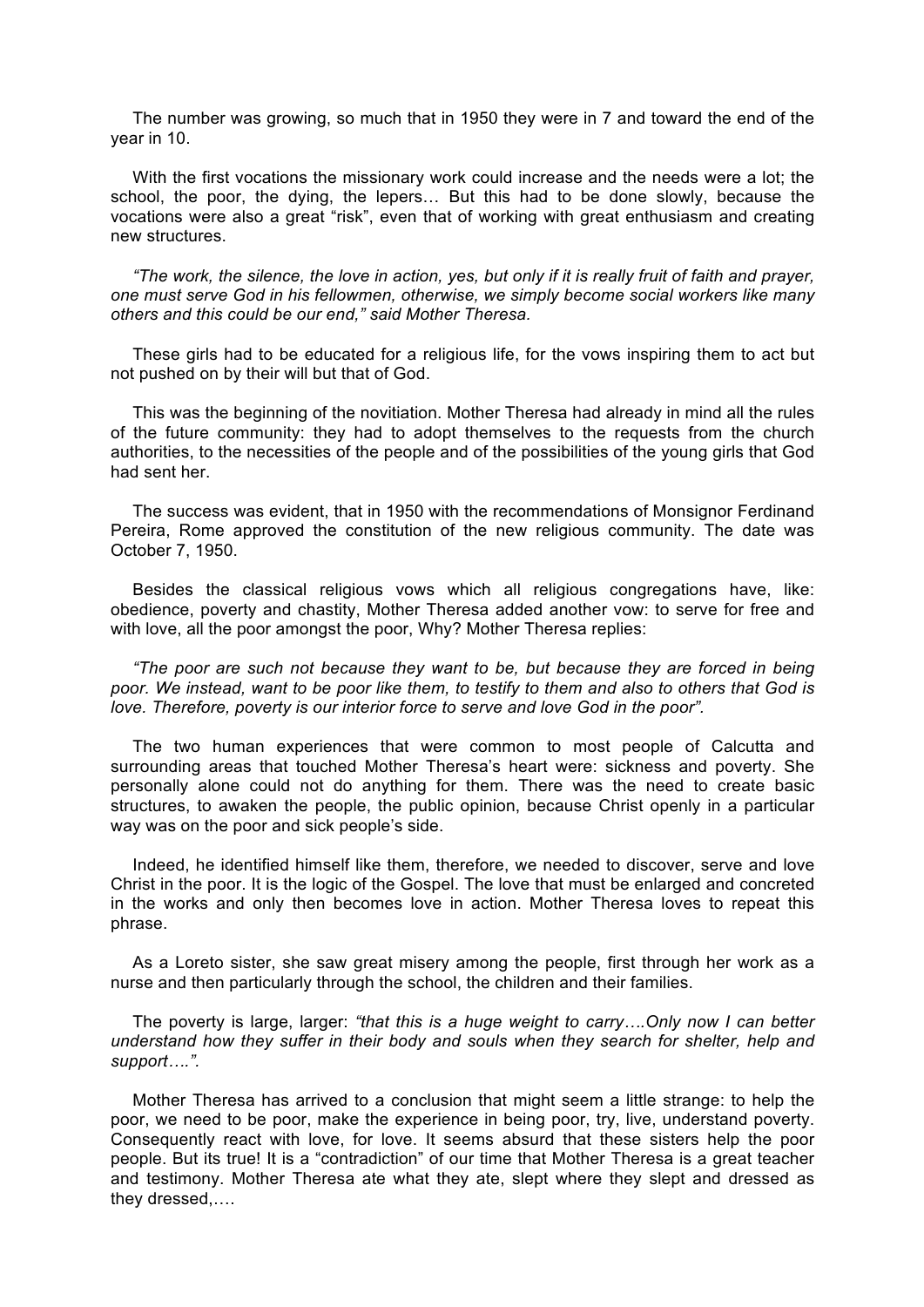Another original aspect that Mother Theresa discovered and enhanced is the following: the poor people are very spiritually rich, human, because suffering makes them mature, more human and sensible to others.

Mother Theresa says:

*"Our people even if very poor, live and above all die happy, they are free. There is happiness in them; they are thankful for everything, very sensible and very good. One day I went and brought some rice to a very poor family. Later on the mother of these 4 children ran away from home. After some time she cam back and I asked her "where did you go to?" and she replied: My good mother, near us there is a Muslim family. They are very, very poor and are dying of hunger, so I always went there to bring them some food, rice. Her family was Hindu. See how much generosity and altruism the poor have…".*

The poor are the real protagonists of the life and works of Mother Theresa and her sisters, but are also the point of interest indicated to all in the world. Mother Theresa says:

*"Every man must have food, medicines; the possibility of curing oneself, but above all love. The biggest injustice that can be made to the poor is not to respect them and to despise them. Only when the rich will begin to divide their wealth amongst the poor, they also shall be happy and serene. God has not created poverty, mankind has. In front of God, everyone is poor!".*

# **THE HOUSE OF THE ABANDONED CHILDREN**

Life goes always ahead and so does the story of Mother Theresa and the "Missionary of Charity", over even better, the story of love that God has towards mankind, that this time as protagonists are the abandoned children and orphans.

This was one of the more dramatic problems for the poor population: children were found sometimes near their nearly dead parents, there were even children abandoned dead or in agony.

Mother Theresa "sees" and "recognises" little Jesus in these children: even Jesus was refused by everyone, born in a cave in Bethlehem. The story repeats itself.

She opened a new house, this time for these threatened beings, in danger of life: the "House of the abandoned children". This house was opened in 1955. Many children were already dead others were near to death, but Mother Theresa ordered to bring them equally in the house of the abandoned children and to all the possible things for them. Those that survived and fully recovered had found in Mother Theresa a new mother, house, family, hospitality, love, community till they became adolescent.

They were kept until in condition to work and create their own family. Many of them were adopted from the rich families in various part of the world. In this way the joy was doubled; for these unfortunate children and for the families that have adopted them, but above all, for Mother Theresa, that had become a bridge for new bonds, friendships in order to save and to make happy a lot of children.

A lot of times some sisters would find amongst rubbish, on the street or on sidewalks, even just born children in great danger. One time Mother Theresa found a dying boy, she took him and hugged him with great love and brought him close to her heart, and said: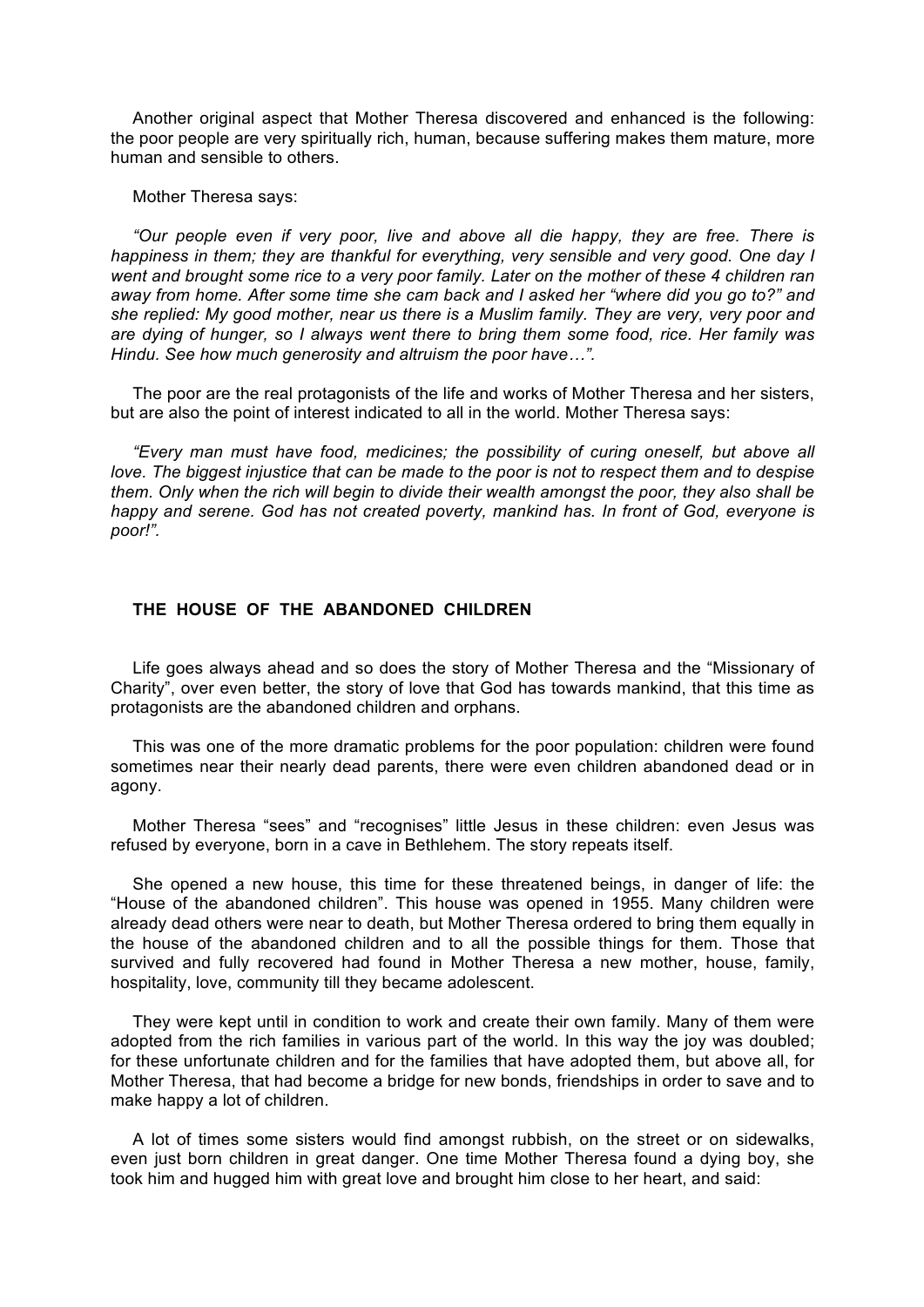*"Look there is still life in this boy. No man has the right to take the life away of anybody. Life is a gift from God".*

This goodwill work towards abandoned children and orphans had more and more progressed either that being of the increased number of children or being that of diversified problems: sick, deaf-mute, blind, physically and mentally disturbed children. In this way various internal branches grown in the house of the abandoned.

## **THE HOUSE OF THE DYING**

Another view of poverty that Mother Theresa looked on was that of the abandoned people dying in the streets. To live and to die in the streets. What destiny, what sadness, what contradiction, what absurdity, what injustice, what shame for all of us!

In Calcutta and surrounding area, as like in various places in India and in many poor countries of the world, it is nearly almost a "normal" daily thing a cruel reality that doesn't "disturb" almost nobody.

Mother Theresa knows, she saw while walking in the streets of Calcutta, going to school. She could not accept this fatality and remain only on a knowing, compassionate basis and nothing else. Their destiny was more and more becoming her destiny. Amongst the poor and sick there many that are dying, these people have never "tasted" life, love, the human cure, the touch, a caress – human contact. Mother Theresa decided to do something for them also.

The work for the dying – began as follows: Mother Theresa was searching for the poor sick people, when on the street she found a dying man that was slightly giving life signs. He was still moving his eyes, his lips that were whispering:

*"Help me, I'm dying! I don't have anybody!".*

He was trying to move, but he was too weak to do it. This was in 1952.

Lets hear a dramatic story through the voice of Mother Theresa:

*"One day I found a dying man in the rubbish, not too far from the Campbell hospital close to our house. I went to pray for him to be received in the hospital. In vain. There was no space for him. We went to the pharmacy to get some medicines, but this poor man was already dead. I was so touched and unhappy. So I therefore said: The people have more care for dogs and cats than that of human beings. Then I went to protest at the city hall authorities…".*

This situation didn't sop here. She also went to protest at the hospital and said to the state authorities:

*"If you all do not want to care for these people who die in the streets, then find me a place where I can arrange and take care of them….".*

They gave her a precise indication, but also complicated and dangerous. In the district of Kalighat, which is like the "Vatican of Rome" for the city of Calcutta, the religious centre for the Hindu: the famous and beautiful temple of the Kalì goddess. Around the temple there were many buildings, a commercial complex building, for the holy bath and many other activities. There was also a big building for pilgrims, where after praying and other religious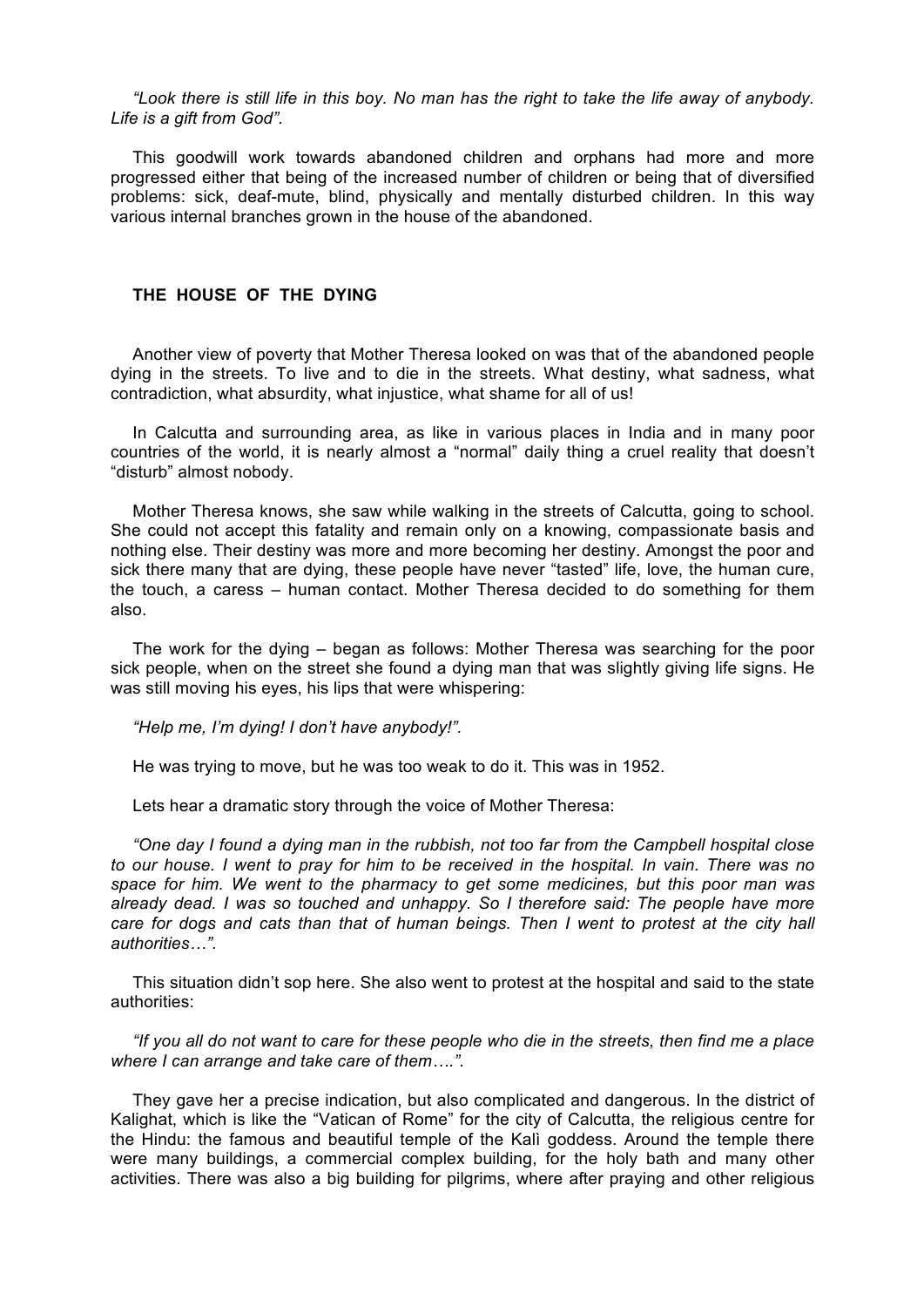rituals would stay and rest. The state official together with Mother Theresa went on site and made her see this building, asking her if she would like to take it and use it for the dying.

Mother Theresa immediately accepted with great thankfulness. Within 24 hours this building was full of dying people.

But another difficulty came on: the priests of the Kalì goddess and other faithful Hindus, after seeing that their holy place was "violated", without minding of cast, religion and many other differences, went furious against Mother Theresa.

She instead helped serenely, cleaned, cured, loved, served… Very angry they went to Mother Theresa to ask her why she came there with all these people. After hearing that this place (the house of the dying) was given to her by the state authorities, they harshly protested even with the authorities, thus provoking a serious religious conflict.

An official promised that he would kick-out this "white woman" that didn't respect their religious tradition. He really did this. He went with much anger to verify on site "the right of violation". When he entered in the big hall, he found himself in front of something that he never saw: There were about a hundred of women and men lying near to death and Mother Theresa with her sisters, were doing their possible to save them and if that was not possible, at least try to make them die in peach with human dignity!

This official was very touched with what he saw. He called Mother Theresa and told her:

*"Wishes, good Mother! You are truly the goddess Kalì in person, the angel of consolation. Continue in this way. I wish you all the best and great success. May God help you!".*

He went out, touched and angry almost crying and said to the priests of the goddess Kalì, the faithful people and journalists.

*"Yes I have truly promised that I would have sent this woman away and I maintain my engagement; but listen to me well for what I have to say: before this there is the need that all of your mothers, sisters and yourselves must come and do what these sisters do. In the temple you have a black stone goddess, but inside there is a live goddess!".*

Seeing the goodness, generosity and the extraordinary dedications for the dying, the population little by little accepted this home. The Kalì priests also accepted this, trying in all ways with their support and help.

This work began on August 22 1952, when the "missionary of charity" were only 28 sisters and were welcomed guests in the Gomes family.

In 1986 Mother Theresa told of this fact:

*"The House of the Pure Heart (this is how the house of dying was called) and for many "Purgatory"; the passage to the Father's house. Up till today 60.000 among men and women have passed here, about 30.000 have died there in peace others have be saved. Here is a typical example:*

*I one day found a man in a sewer. All his body was a great sore. The mice had almost "eaten" his body. I brought him to our house for the dying. You know what that man told me? He said. I have lived all my life like an animal in the street. Now I will die like an angel, surrounded with love and care.*

*I can never forget his words, but above all his serene and smiling face. After three hours he died really like an angel".*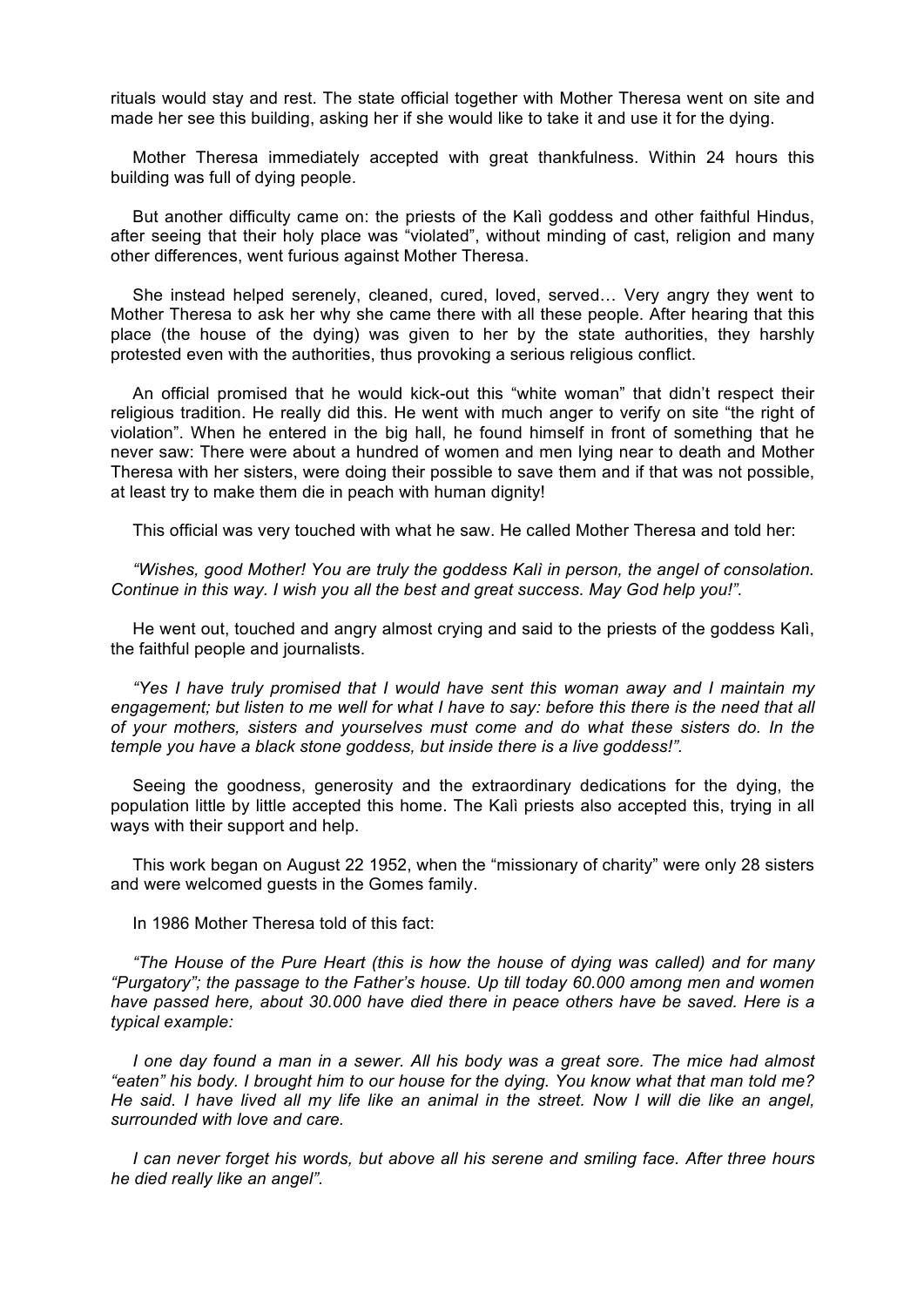The sisters every morning would go on the streets to search for the dying. At first the people would look on them with spite and with a little fear: then a collaboration and reciprocal help was born. The population itself, if they saw or found someone on the streets, they would bring the person to Mother Theresa or they would indicate where these people were lying.

There are many young boys and girls among these collaborators. The work was very difficult, it required a big faith but also physical strength.

In 1962 Mother Theresa founded the male branch "Missionary of Charity".

Already in 1969 the "Missionary of Charity" had opened 15 houses for the dying, 12 in India and 3 elsewhere. Every year the number of these houses would increase, but the experience in this work, the love and the warm welcome for a serene passage to eternity was also increasing.

Here is another story told by Mother Theresa:

*"Myself and some sisters were going to the Eucharistic Congress when all of a sudden I notice two human beings near to death: a woman and a man. I stopped and told the sisters: you all go to the congress, I will instead stay here and assist them. I took them and brought them to our house of the dying. Many were very angry with me because I didn't attend the congress. I simply told them this: I left to go and adore Jesus under the bread form and I found him under a dying form. I stopped and adored and expressed all my love to him…"*

This work had a deep human value to Mother Theresa, but above all "Christian" to give a meaning to a life already humanly speaking, failed, desperate, ruined and to recover in "extremis" as Jesus did on the cross with the repented thief. These people that in their life do not now anything but hunger, thirst, pain and life on the street. This work is to demonstrate, testify and make the love of God live amongst them in dramatic moments and to assure them that God waits for them in the eternal glory without any religious or race distinction.

Here is what provokes the meaning of closeness, testimony and love:

One woman was near to death. This woman seeing Mother Theresa serve, love, clean and hug, made a question to her:

*"Why are you doing this?"*

Mother Theresa replied:

*"Because I care for you and because God loves you!"*

And she happily said:

*"Say that again, because it is the first time in my life that I hear these words".*

Mother Theresa remarked:

*"She happily died away in peace towards God's home".*

Apart from children, the sick, and the dying, she dedicated herself to the lepers, the handicapped and in the last years to people affect with AIDS….

Her life was spent till her last resources toward all who represented "human poverty". But in this poverty Mother Theresa put even other sickness of our industrialised society: drugs, alcoholism, solitude, the lack of faith and Christian values. she was very sensible with the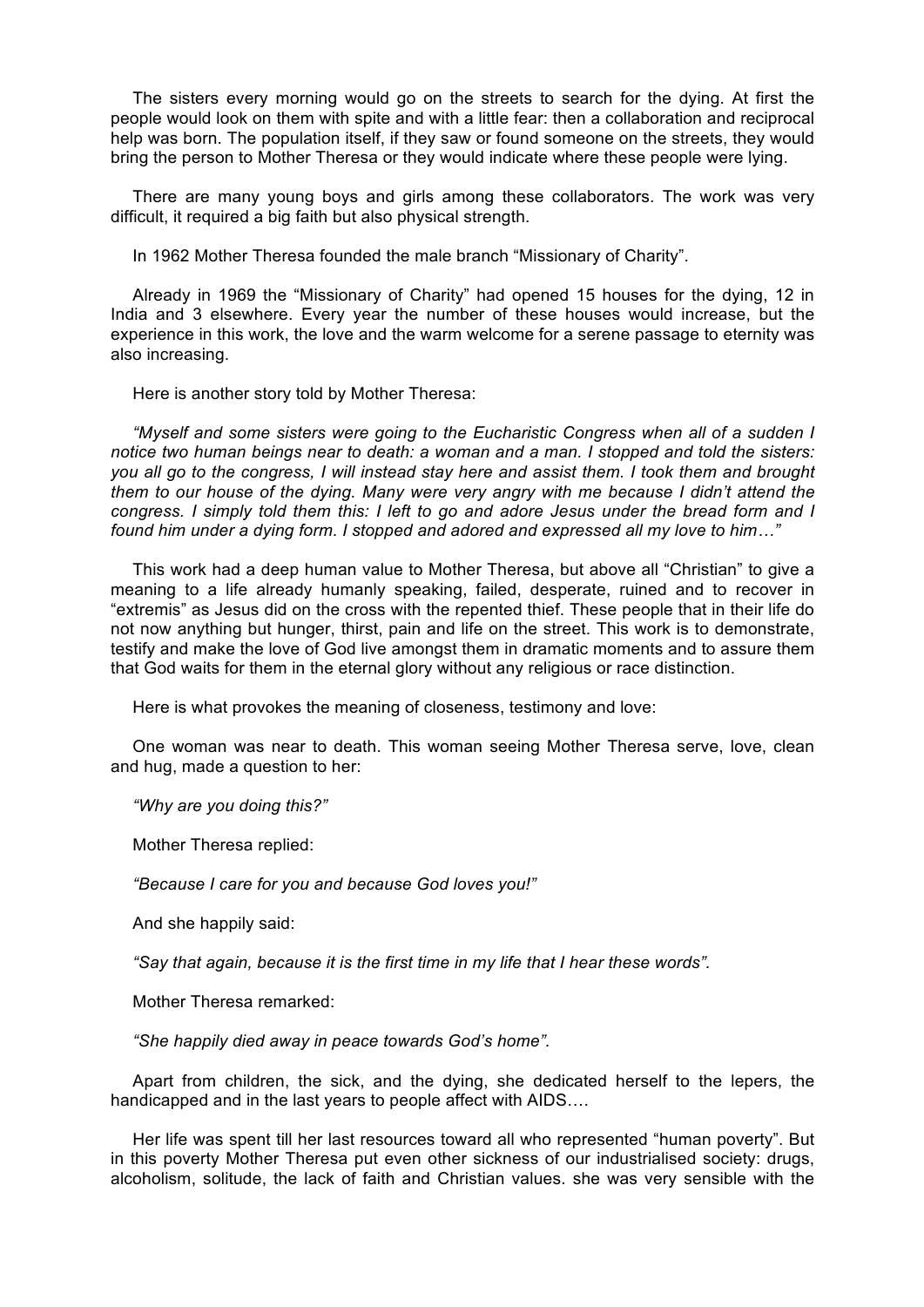problem related to abortion, which in many time in public occasions would express her disapproval and thought:

*"Today the biggest danger for peace is the abortion, the killing of an unborn human being; in fact, if we can suppress the life given by God, if a mother can be an executioner of her proper child, then what can we say about all the assassins in the world? For this reason homicides are growing more and more".*

In her life project, Mother Theresa had to overcome many difficulties: surely the most difficult were envy, defamation, promises not maintained, stupidity, perfidy,… like all those who want to "construct" in society must daily encounter. She however, had founded her force in the Gospel, so that nothing could stop nor frighten her.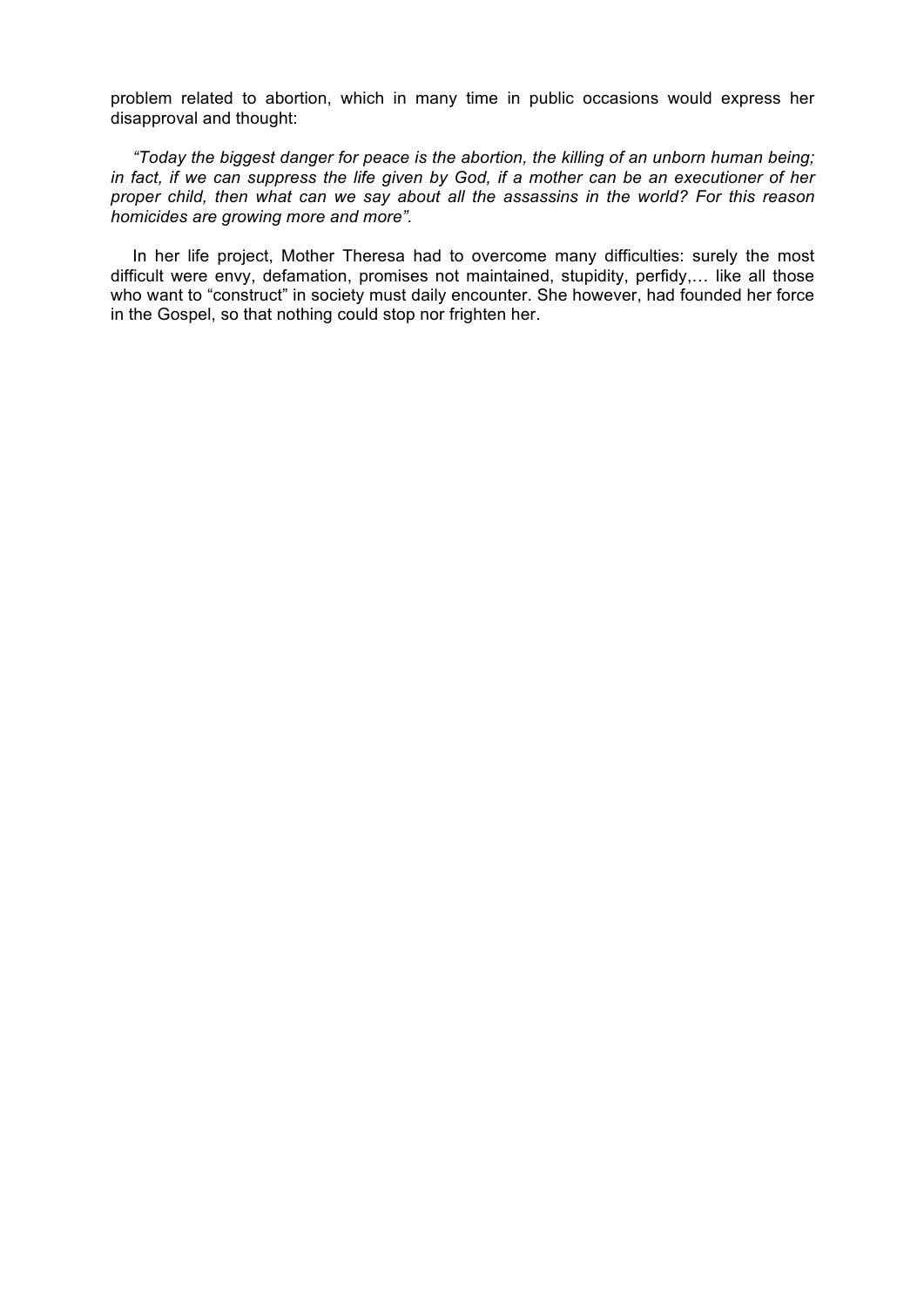In the house of the abandoned children founded by her in Calcutta, a content on a wall can be read in great evidence:

Mankind is irrational, illogical, egocentric;

 *IT DOESN'T MATTER, LOVE HIM*

If you do good deeds, you will be attributed for selfish hidden purposes;

 *IT DOESN'T MATTER, DO GOOD DEEDS.*

If you realise your goals, you will find false and true friends;

 *IT DOESN'T MATTER, REALISE THEM.*

Honesty and sincerity renders you vulnerable;

 *IT DOESN'T MATTER, BE SINCERE AND HONEST.*

All that you have constructed in so many years can be destroyed all at once;

 *IT DOESN'T MATTER, CONSTRUCT.*

If you help people, they will not praise you;

 *IT DOESN'T MATTER, HELP THEM.*

Give the world the best of you and the will surely kick you;

 *IT DOESN'T MATTER, GIVE THE BEST OF YOURSELF.*

Mother Theresa has always tried to find the way to involve many people in order that they do something beautiful for God.

The necessities are many and there is the need to educate the people to do good deeds, to have an open heart towards human suffering and to stay close to the people that need our help.

Therefore, she thought and founded many branches of her congregation:

"Missionary Sisters of Charity"

"Missionary Brothers of Charity" (1963) are at present working in various parts of the world with 50 houses and centres, under the guidance of Brother Andrea ex-Jesuit and co-founder of this work;

The international association "Collaborators of Mother Theresa" which in 1969, pope John Paul I gave his approval and blessing with great gratitude and care. These people help and spiritually/materially support the work of Mother Theresa. It is a laic international association which wants to live in the spirit of Christ as did Mother Theresa. Today they are about 100.000 in all the world, trying to know, love and serve the needy.

"Missionaries of Charity"